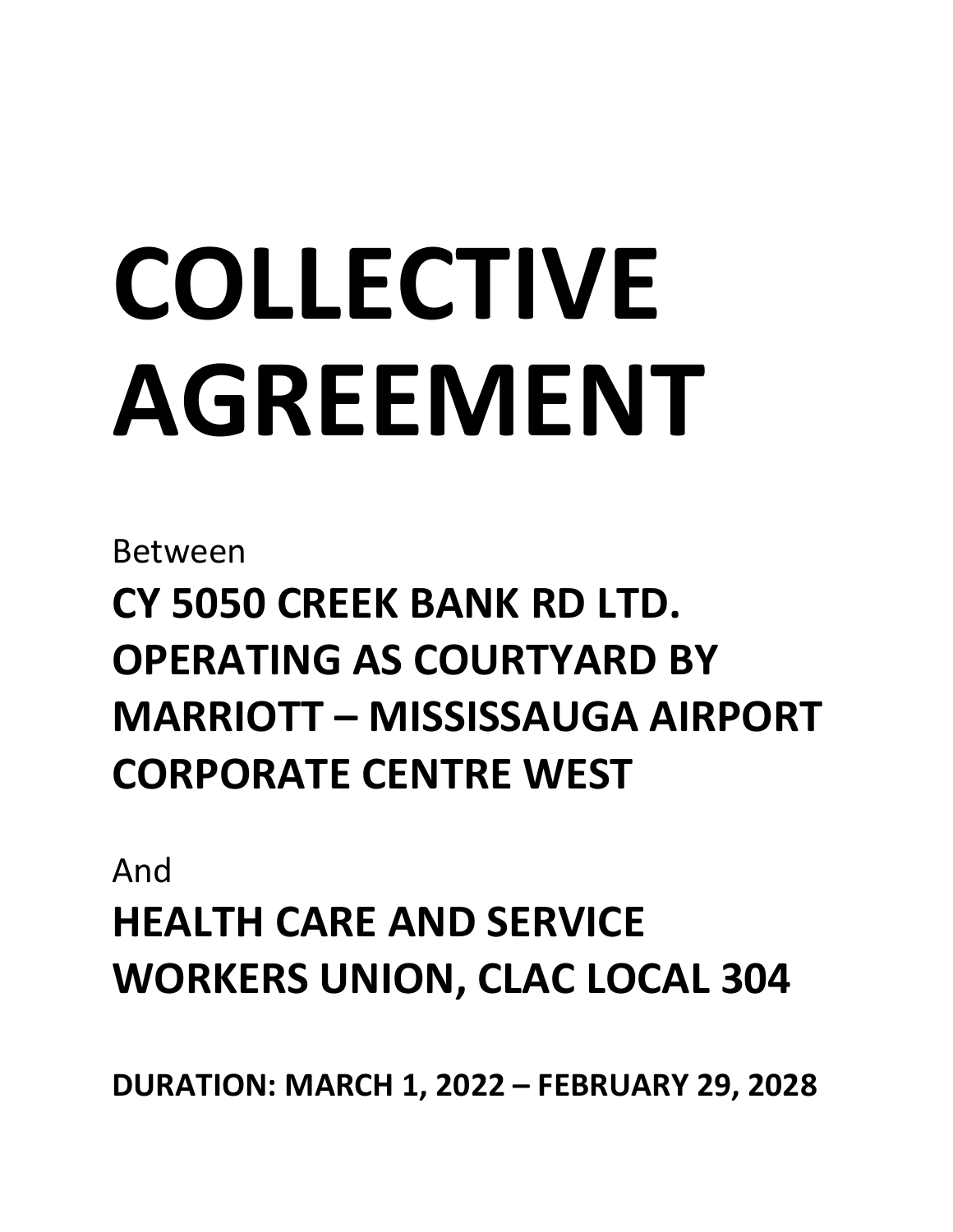## **COLLECTIVE AGREEMENT**

**Between**

### **CY 5050 CREEK BANK RD LTD. OPERATING AS COURTYARD BY MARRIOTT – MISSISSAUGA AIRPORT CORPORATE CENTRE WEST**

**(hereinafter referred to as "the Employer")**

**and**

### **HEALTH CARE AND SERVICE WORKERS UNION, CLAC LOCAL 304 (hereinafter referred to as "the Union")**

**MARCH 1, 2022 – FEBRUARY 29, 2028**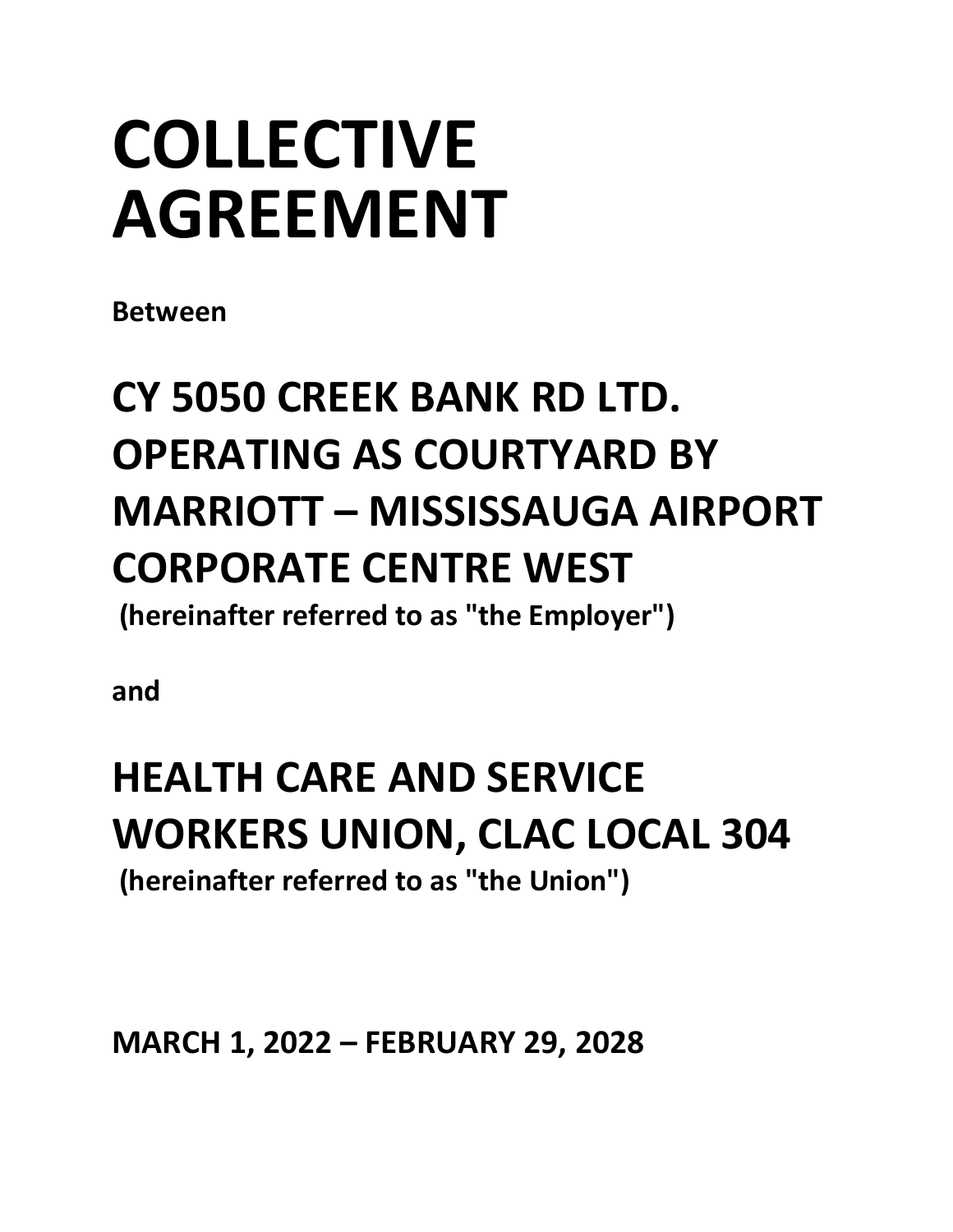#### **TABLE OF CONTENTS**

| ARTICLE 14 - INDIVIDUAL AGREEMENTS  17 |  |
|----------------------------------------|--|
|                                        |  |
|                                        |  |
|                                        |  |
|                                        |  |
|                                        |  |
|                                        |  |
| ARTICLE 21 - TEMPORARY TRANSFERS  28   |  |
|                                        |  |
|                                        |  |
|                                        |  |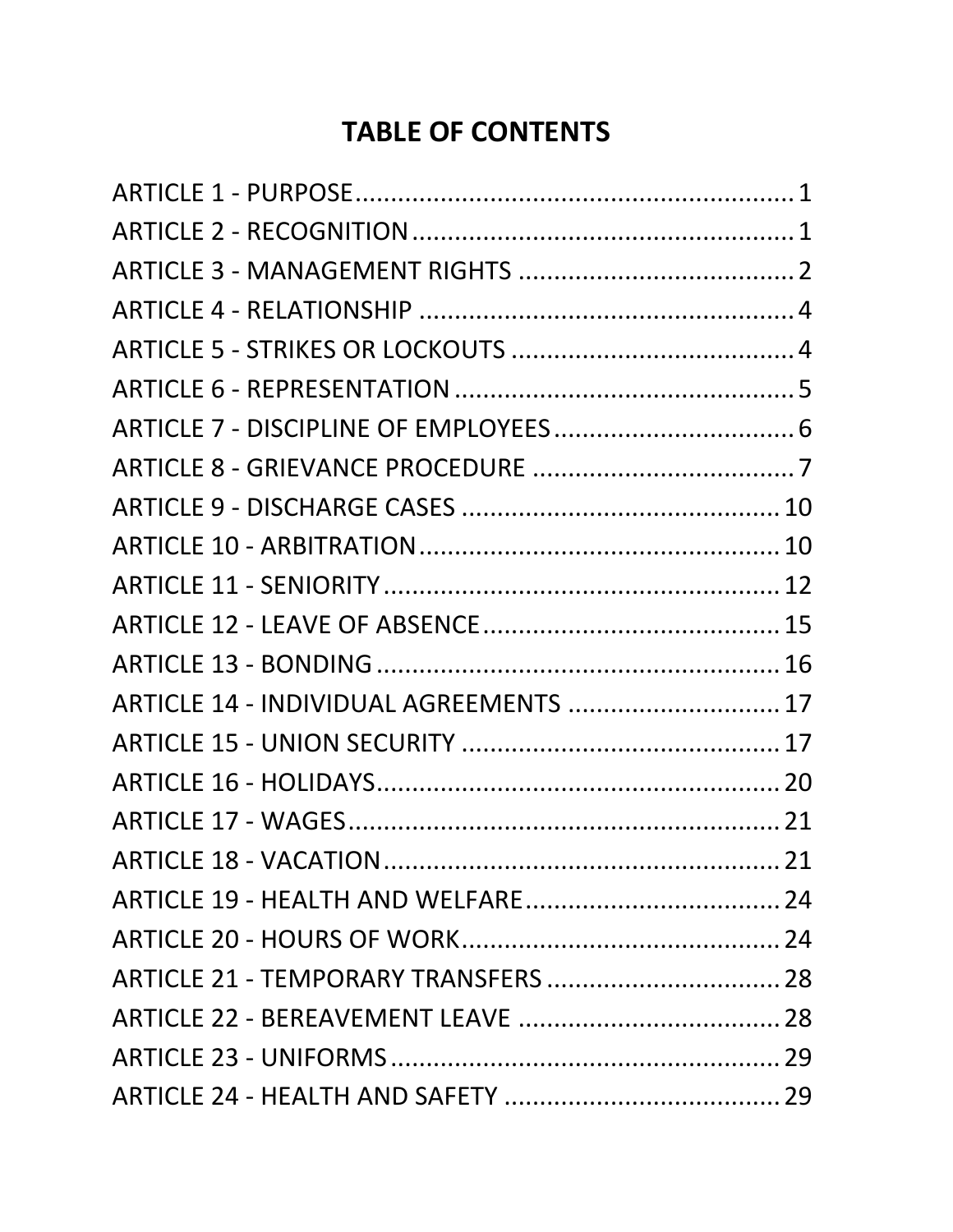| ARTICLE 26 - REGISTERED RETIREMENT SAVINGS PLAN  31 |  |
|-----------------------------------------------------|--|
|                                                     |  |
|                                                     |  |
|                                                     |  |
|                                                     |  |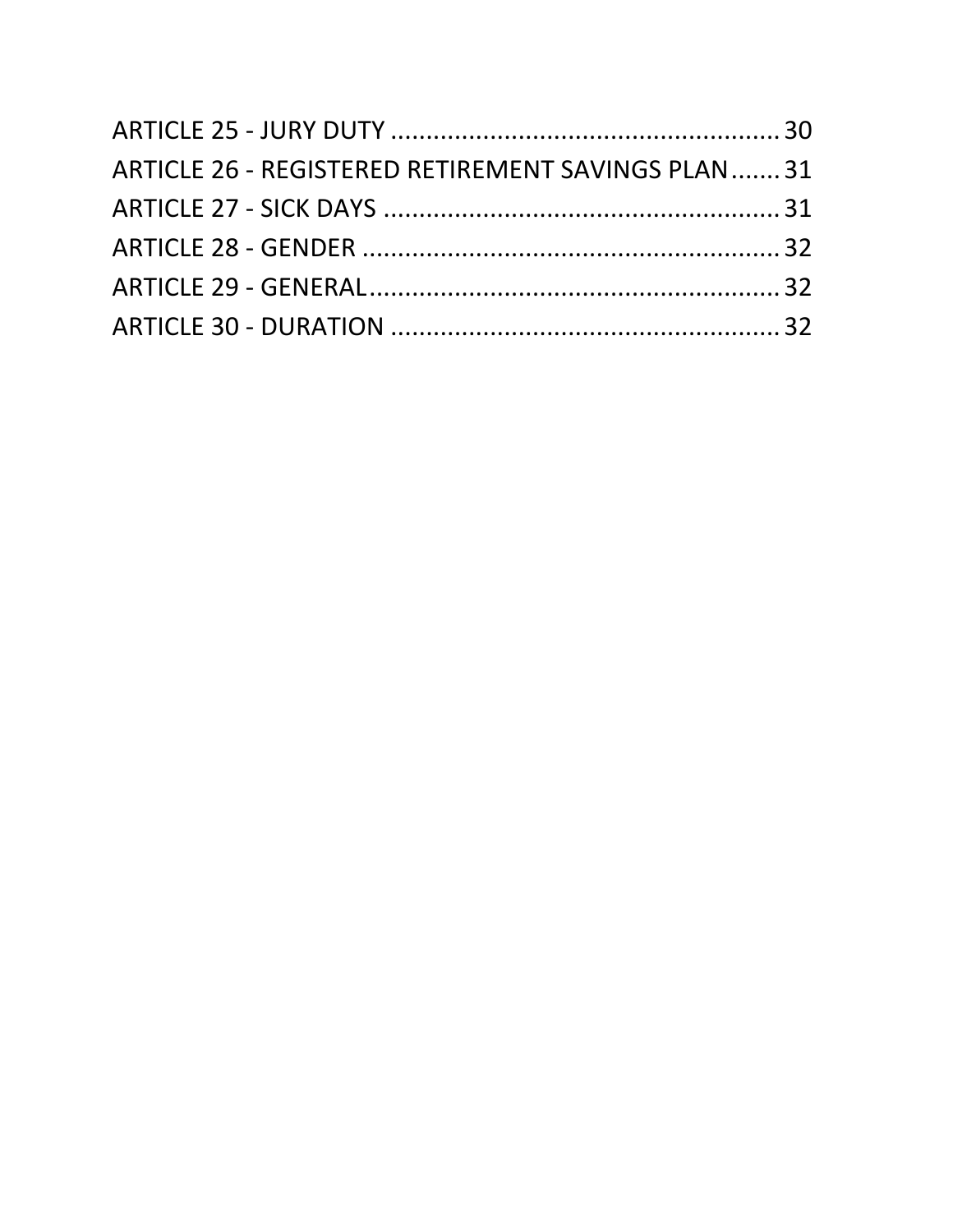#### **COLLECTIVE AGREEMENT**

#### <span id="page-4-0"></span>**ARTICLE 1 - PURPOSE**

1.01 The general purpose of this Agreement is to establish and maintain a mutually satisfactory relationship between the Employer, the Union and the employees represented by the Union, and provide procedures for the prompt and equitable disposition of grievances, to establish and maintain satisfactory working conditions and wages for all employees who are subject to the provisions of this Agreement and to assist the Employer in the efficient operation of this business.

#### <span id="page-4-1"></span>**ARTICLE 2 - RECOGNITION**

- 2.01 The Company recognizes the Union as the sole and exclusive bargaining agent for all employees of the Courtyard by Marriott – Mississauga Airport, Corporate Centre West, located at 5050 Creekbank Road, Mississauga, Ontario, including housekeepers, houseperson, maintenance, front desk, bistro kitchen, van driver and audit, save and except supervisors, persons above the rank of supervisor, office and clerical staff.
- 2.02 The Company agrees to include any newly established job classification falling within the bargaining unit as defined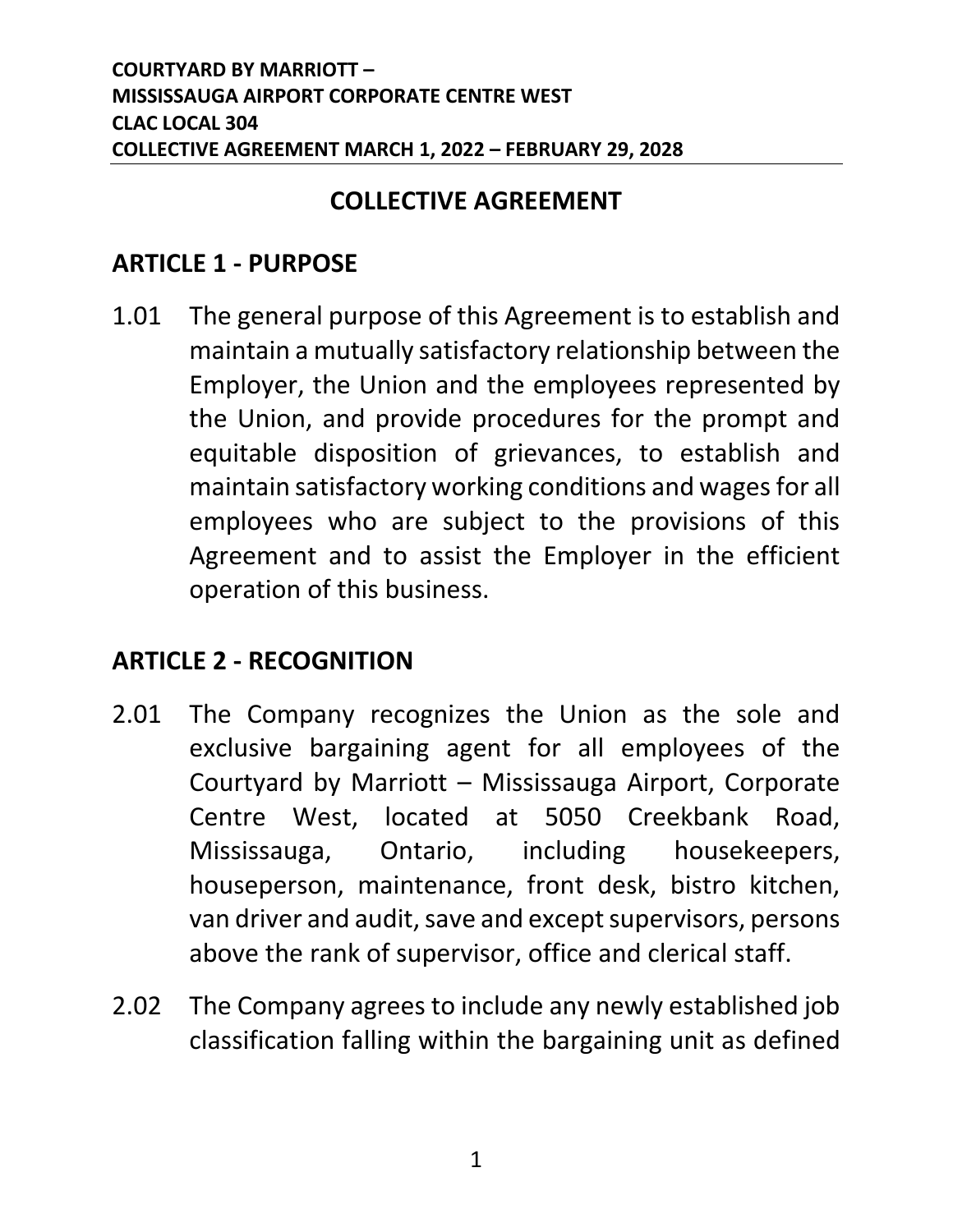in Article 2.01 hereof and to meet with the Union and discuss rates of pay for such classifications.

#### <span id="page-5-0"></span>**ARTICLE 3 - MANAGEMENT RIGHTS**

- 3.01 The Union acknowledges that it is the exclusive function of the Company to:
	- a. maintain order, discipline, profitability, efficiency and customer service, in connection therewith to make, alter and enforce, from time to time, rules and regulations, policies and practices to be observed by its employees and to discipline or discharge employees for just cause;
	- b. establish and administer tests for the purposes of assisting the Employer to determine an employee's qualifications and require further medical documentation by a physician for any legitimate reason;
	- c. select, hire, train, transfer, promote, demote, classify, layoff and recall employees, select employees for positions excluded from the bargaining unit;
	- d. determine the location of operation, the schedules of operations, the number of shifts; determine the methods of providing services; determine job content, quality and quantity requirements, the qualifications of an employee to perform any particular job and a method to assess that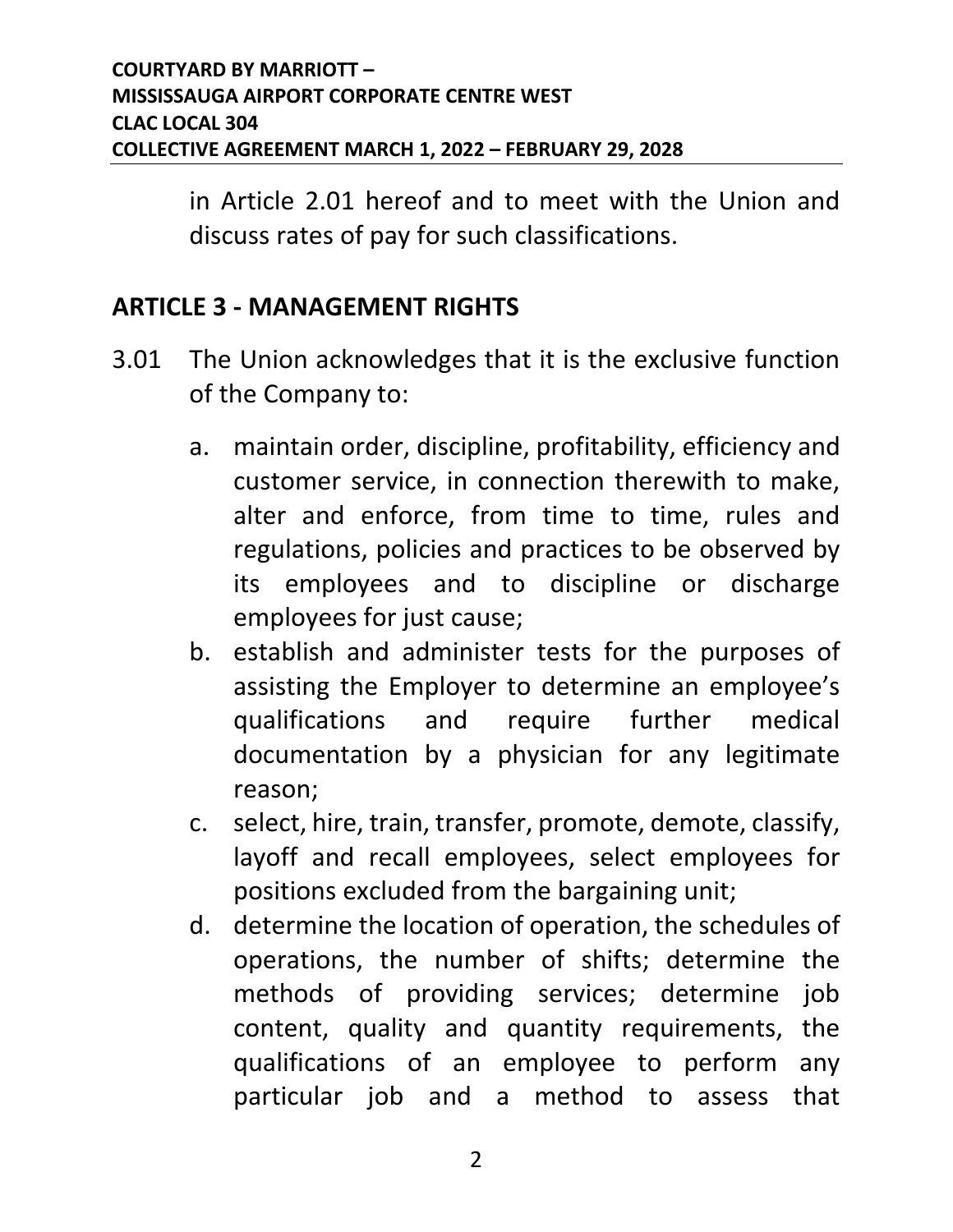performance, determine the equipment to be used and to use new or improved methods and equipment, to introduce, change or discontinue methods, services, job duties or processes; determine employee dress code; determine employee work schedules, the number of employees needed at any time, the number of hours to be worked, starting and quitting times and when overtime shall be worked and require employees to work overtime;

- e. the Employer shall have the right to limit, suspend or cease operations.
- 3.02 The direction and supervision of the working force shall, at all times, be the sole responsibility of the Company.
- 3.03 The Company agrees that persons, including management staff that are not bargaining unit members will not perform bargaining unit work, except in the following circumstances:
	- a. for training or instructional purposes;
	- b. because of emergency situations;
	- c. filing in because of bargaining unit absenteeism or no shows;
	- d. unforeseen circumstances;
	- e. assist employees on an as needed basis.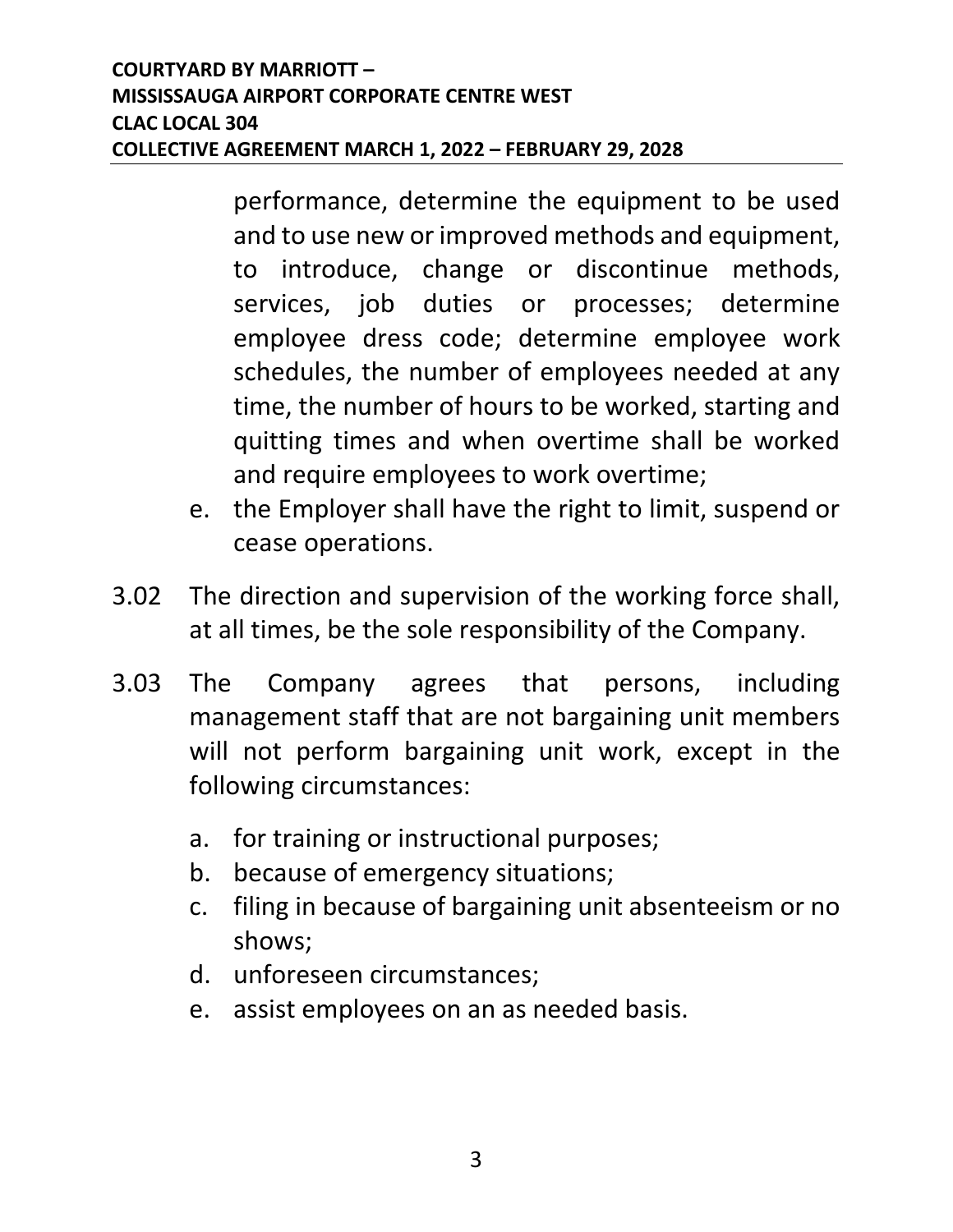#### <span id="page-7-0"></span>**ARTICLE 4 - RELATIONSHIP**

- 4.01 The Company and the Union agree that there will be no intimidation, discrimination, interference, restraint or coercion exercises or practiced by either of them or their representatives for any reason whatsoever.
- 4.02 There shall be no Union activity of any kind on the Employer's time or premises. The Union representative shall be admitted to the premises of the Employer upon request by the Representative to the Employer during normal working hours, which shall be those hours when any one of the General Manager or Assistant General Manager is on duty. The Union representative shall be subject to all security rules of the Hotel while on the premises. The Union covenants that the duties and productivity of employees shall not be interfered with or impeded by reason of the foregoing. Absolutely no discussions between the Union representative and the employee shall take place during an employee's shift.
- 4.03 Should the *Employment Standards Act, 2000* (ESA) exceed any part of this Collective Agreement, the ESA shall prevail.

#### <span id="page-7-1"></span>**ARTICLE 5 - STRIKES OR LOCKOUTS**

5.01 The Union agrees while the Agreement is in force, there will be no strike, slowdown, sit down, stoppage of work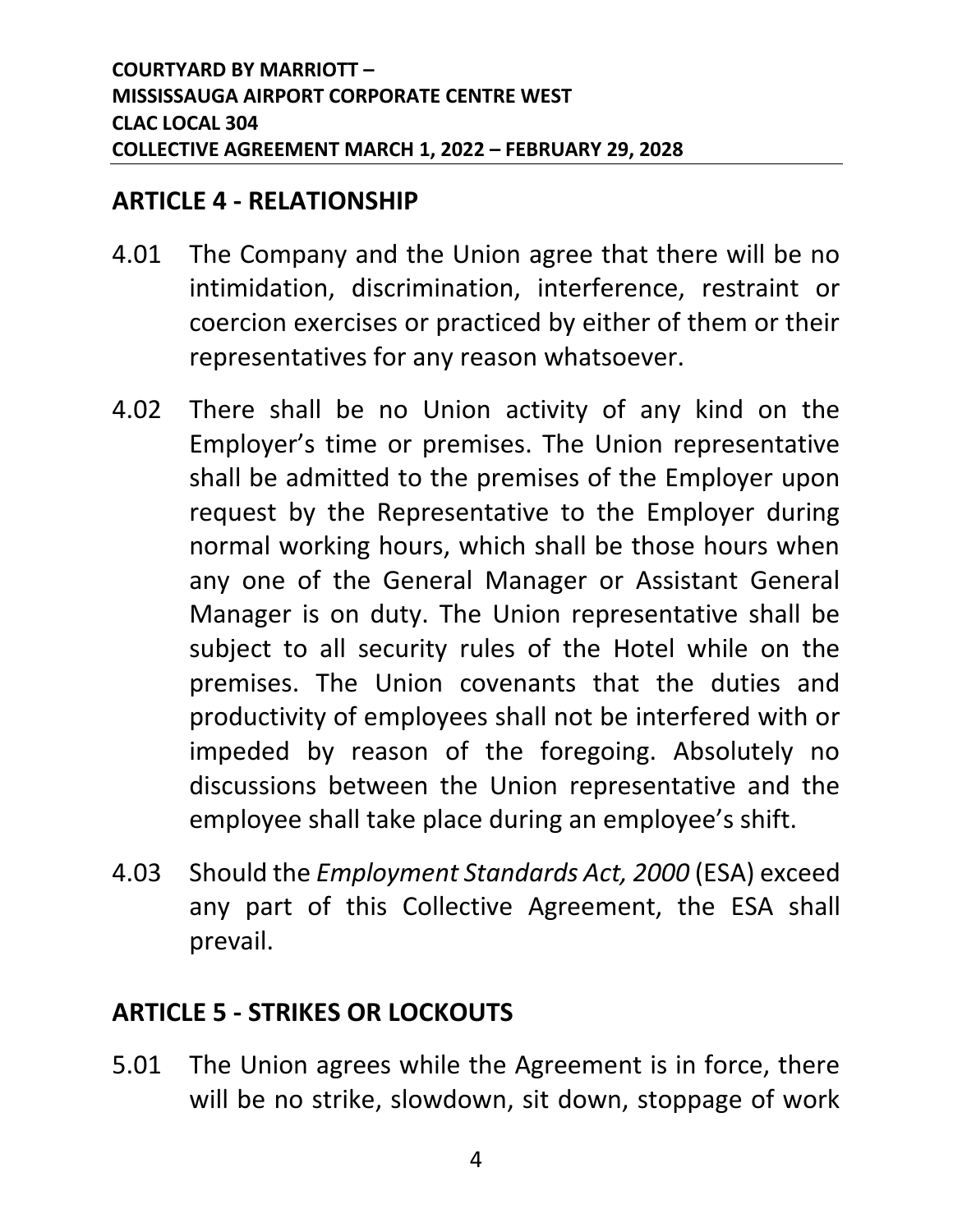or any act intended to interfere with work or the Company's operation. The Company agrees that there will be no lockout while the Agreement is in force. The parties mutually agree that a dispute arising out of the operation of Article 5.01 may be dealt with under the Grievance Procedure (Article 8) of this Agreement.

#### <span id="page-8-0"></span>**ARTICLE 6 - REPRESENTATION**

- 6.01 The Company acknowledges the right of the Union to appoint or otherwise select two (2) Union Stewards from amongst all employees of the Company who have completed their probationary period of employment at the Courtyard by Marriott – Mississauga Airport for the purpose of assisting employees in presenting grievances to the Company, in accordance with the provisions of this Agreement.
- 6.02 The Union shall keep the Company notified, in writing, of the names of the Stewards and effective date of their appointments.
- 6.03 For the purposes of layoff only, an employee with one (1) year or more of service who is appointed or otherwise selected as a Steward shall, for the duration of her term of office, be deemed to have the highest seniority of her classification and shall be the last employee laid off in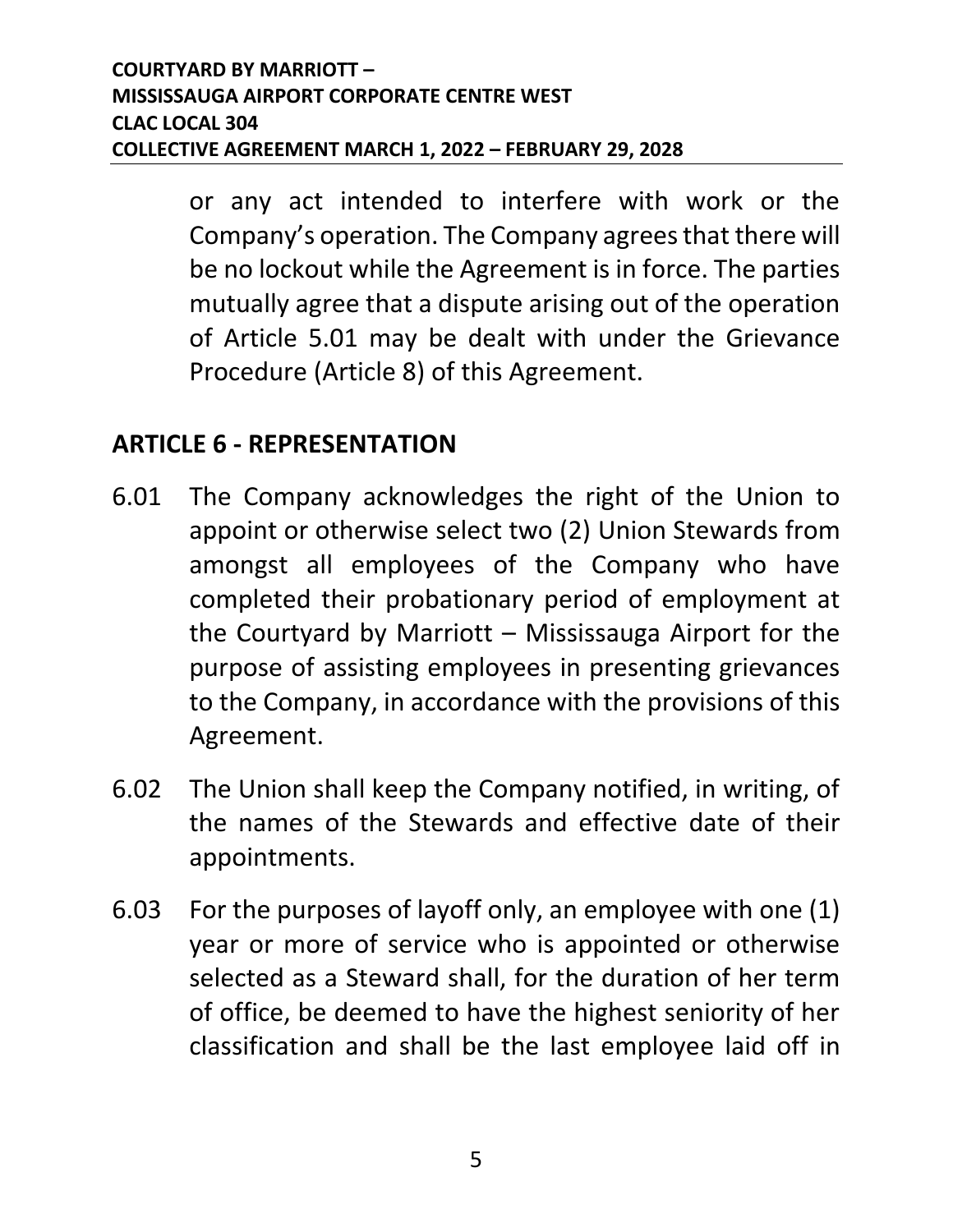such classification, provided she is willing and satisfactorily performs the available work.

- 6.04 The Union acknowledges the Stewards have their regular duties to perform on behalf of the Company, such persons will not leave their regular duties without first obtaining permission of their immediate supervisor, or, in his absence, the General Manager or his designate, and when resuming their regular duties, will report again to their immediate supervisor, or in his absence, the General Manager or his designate.
- 6.05 The Company will provide bulletin boards for the sole purpose of posting Union notices to its members. The bulletin boards shall be located to insure it is visible to all bargaining unit employees.
- 6.06 The Company will allow up to a maximum of two (2) employees on the Negotiating Committee.

#### <span id="page-9-0"></span>**ARTICLE 7 - DISCIPLINE OF EMPLOYEES**

- 7.01 No employee with seniority shall be discharged or disciplined without just cause.
- 7.02 In cases of discharge or written disciplinary action, an employee will be allowed the opportunity to have the Steward or another bargaining member of her choice present as a witness. The employee may request that the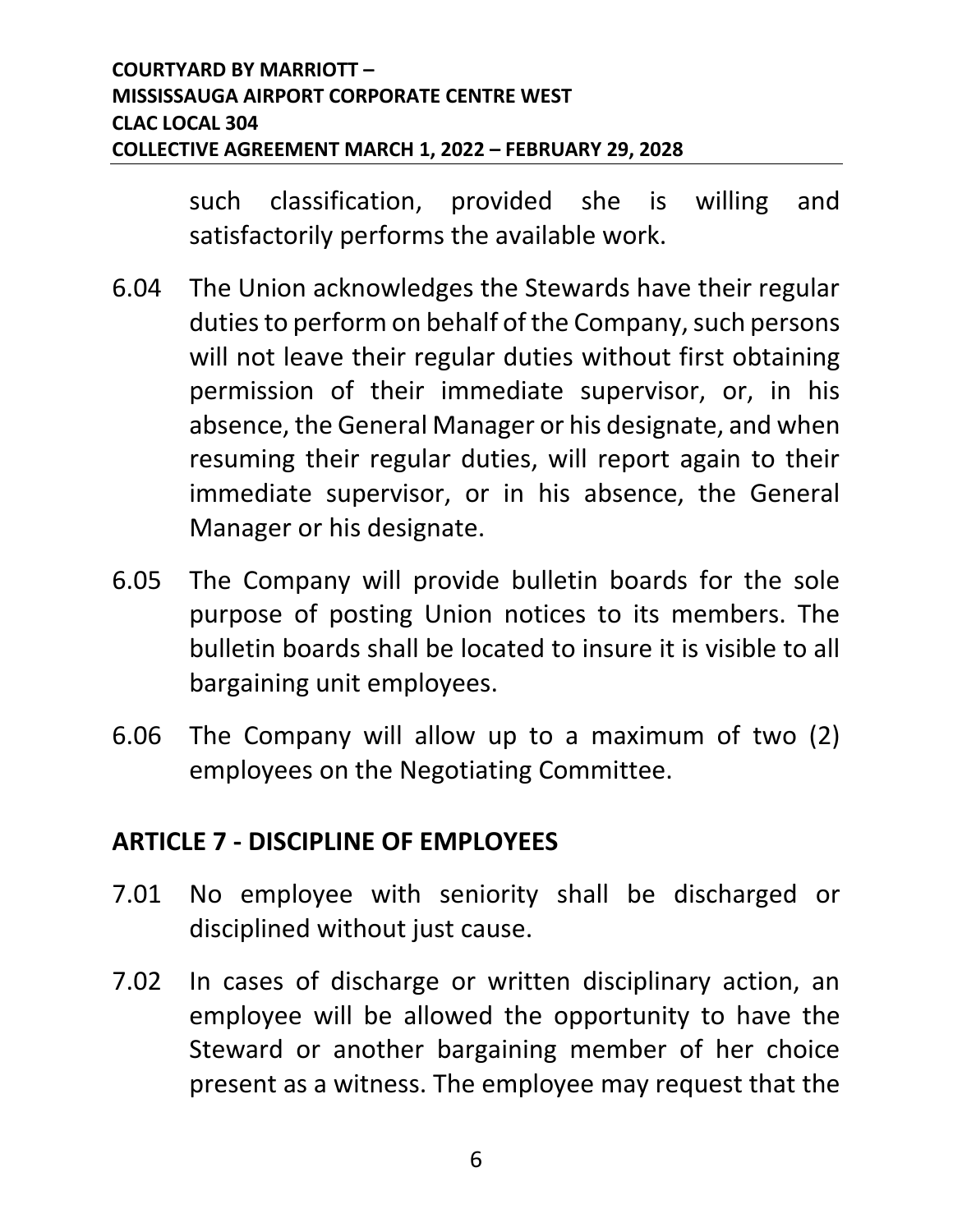Steward or other bargaining unit member leave the meeting. If the meeting is held without a Steward or another bargaining unit member present to witness, any conclusions, verbal or written will be null and void except in the case where the member refuses a Steward or witness to be present or requests the Steward or witness to leave the meeting.

- 7.03 For the purposes of clarity, an employee, with seniority, is an employee who has successfully completed her probationary period.
- 7.04 A written warning or suspension shall be removed from the employee's records twenty-four (24) months after the occurrence provided there has been no reoccurrence of the same or similar conduct, performance or attitude complained about within that twenty-four (24) month period.

#### <span id="page-10-0"></span>**ARTICLE 8 - GRIEVANCE PROCEDURE**

8.01 It is the mutual desire of the parities to hereto that complaints of employees be adjusted as quickly as possible. It is understood that an employee has no grievance until she has first given her immediate supervisor an opportunity to adjust her complaint.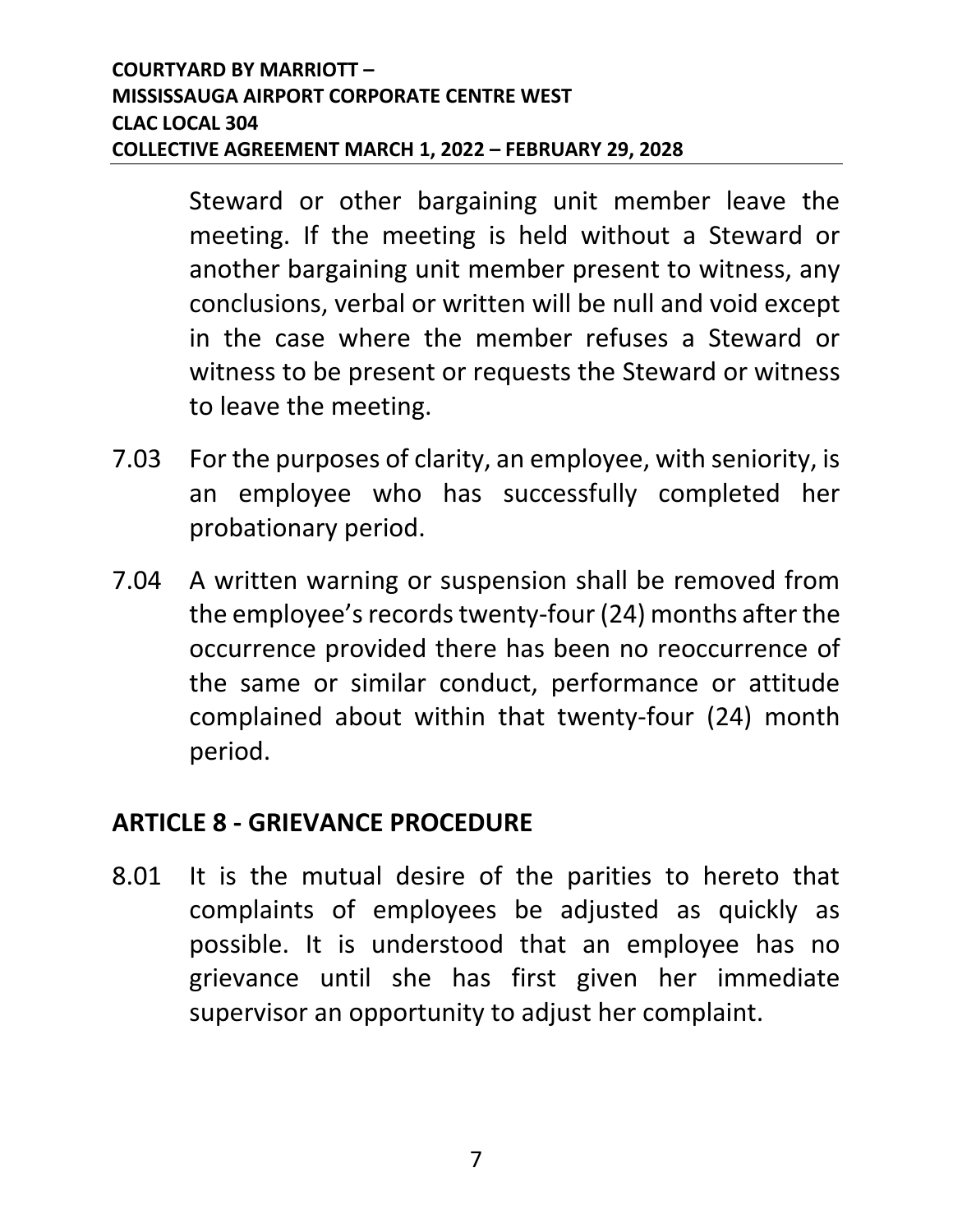#### **Step No. 1**

The employee shall discuss her complaint with her immediate supervisor within four (4) business days after the circumstances giving rise to the complaint have originated or occurred.

The Supervisor shall give an oral answer to the grievance within four (4) business days. Failing settlement;

#### **Step No. 2**

The grievance shall be reduced to writing and present to the General Manager, or his designate, within four (4) business days of receipt of the decision at Step No. 1. A meeting will be held within four (4) business days between the General Manager (or his designate), the employee concerned and her Steward. A Staff Representative of the Union may be present at the request of either the Company or the employee. It is understood that the General Manager (or his designate) shall have such assistance as he may desire at the meeting. The decision of the General Manager, or his designate, shall be delivered, in writing, within four (4) business days to the Union. The time allowance provided in this Section may be extended by mutual agreement. Failing settlement;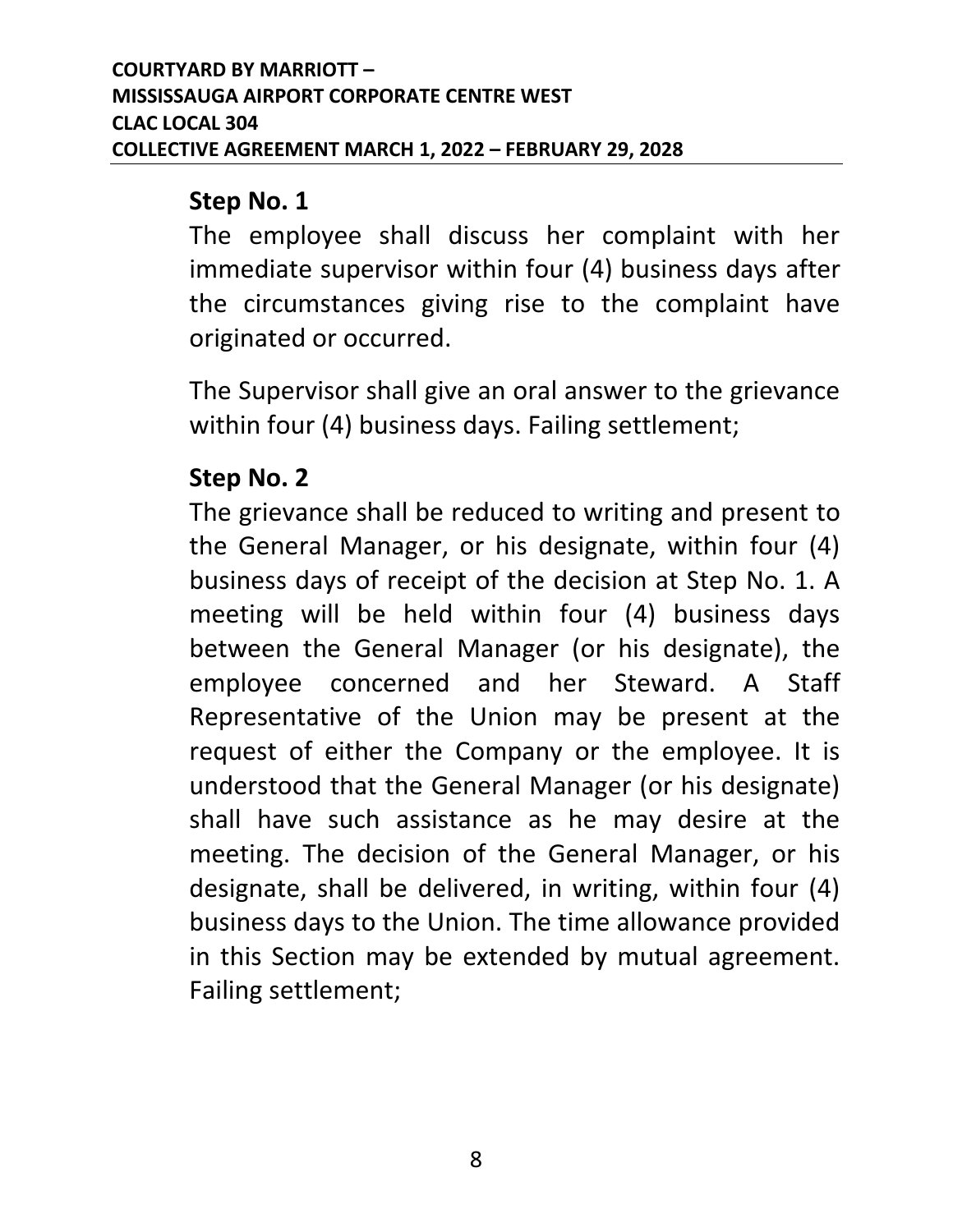#### **Step No. 3**

The grievance as reduced to writings shall be forwarded to the Head Office of the Company within four (4) business days of the decision at Step No. 2, which shall have five (5) days to dispose of it. The decision shall be in writing and sent to the offices of the Union. If considered necessary by the parties, a meeting may be convened by the parties and may include the interested persons. If such meeting is held, the decision shall be given to the other party within four (4) business days from the date of the meeting.

- 8.02 Failing settlement under the foregoing procedure of any grievance between the parties arising from the interpretation, application, administration or alleged violation of this Agreement, including any questions as to whether a matter is arbitral, such grievance may be submitted to arbitration as hereinafter provided. If no written request for arbitration is received within seven (7) business days after the decision at Step No. 3 is given, the grievance shall, for all purposes, be deemed to have been settled.
- 8.03 Where no written decision has been given within the time limit specified, the grievance may be submitted to the next step of the foregoing procedure, including arbitration.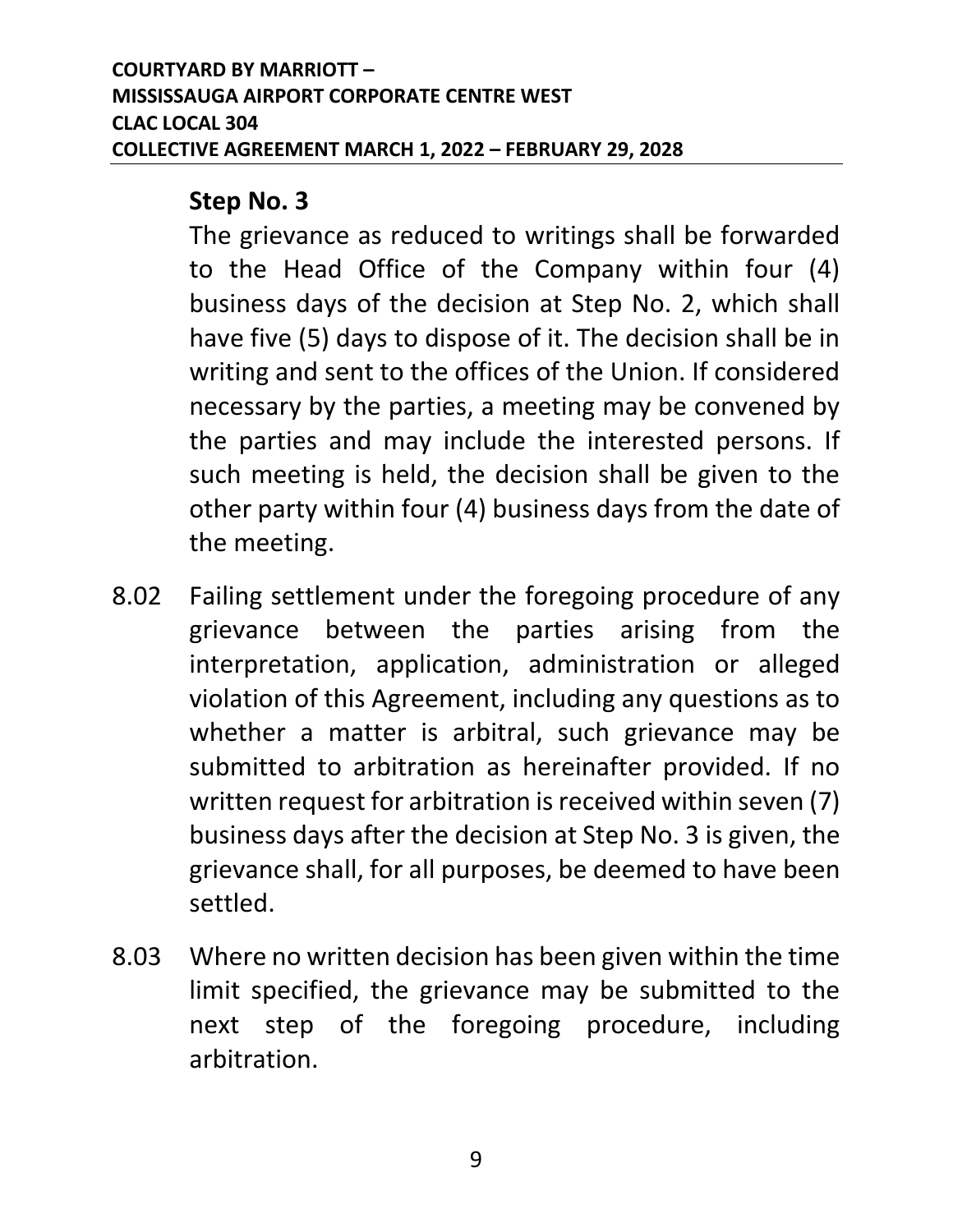8.04 It is agreed that a grievance of policy arising directly between the Company and the Union shall be originated under Step No. 2 within ten (10) business days after the circumstances giving rise to the compliant having originated or occurred. It is understood, however, that this Section shall not be used to bypass the regular Grievance Procedure.

#### <span id="page-13-0"></span>**ARTICLE 9 - DISCHARGE CASES**

- 9.01 A claim by an employee who has completed her probationary period that she has been discharged without cause shall be treated as a grievance if a written statement of such grievance is lodged by the employee with the Company at Step No. 2 with five (5) business days after the employee is discharged. Such special grievance may be settled by the conferring parties under the Grievance Procedure or by an Arbitrator as per Article 10.
- 9.02 Pursuant to being discharged, an employee who has completed probation shall be allowed to confer with her Steward while not on her shift for a reasonable length of time before leaving the Hotel premises.

#### <span id="page-13-1"></span>**ARTICLE 10 - ARBITRATION**

10.01 When either party requests that a matter be submitted to arbitration has hereinbefore provided, it shall, pursuant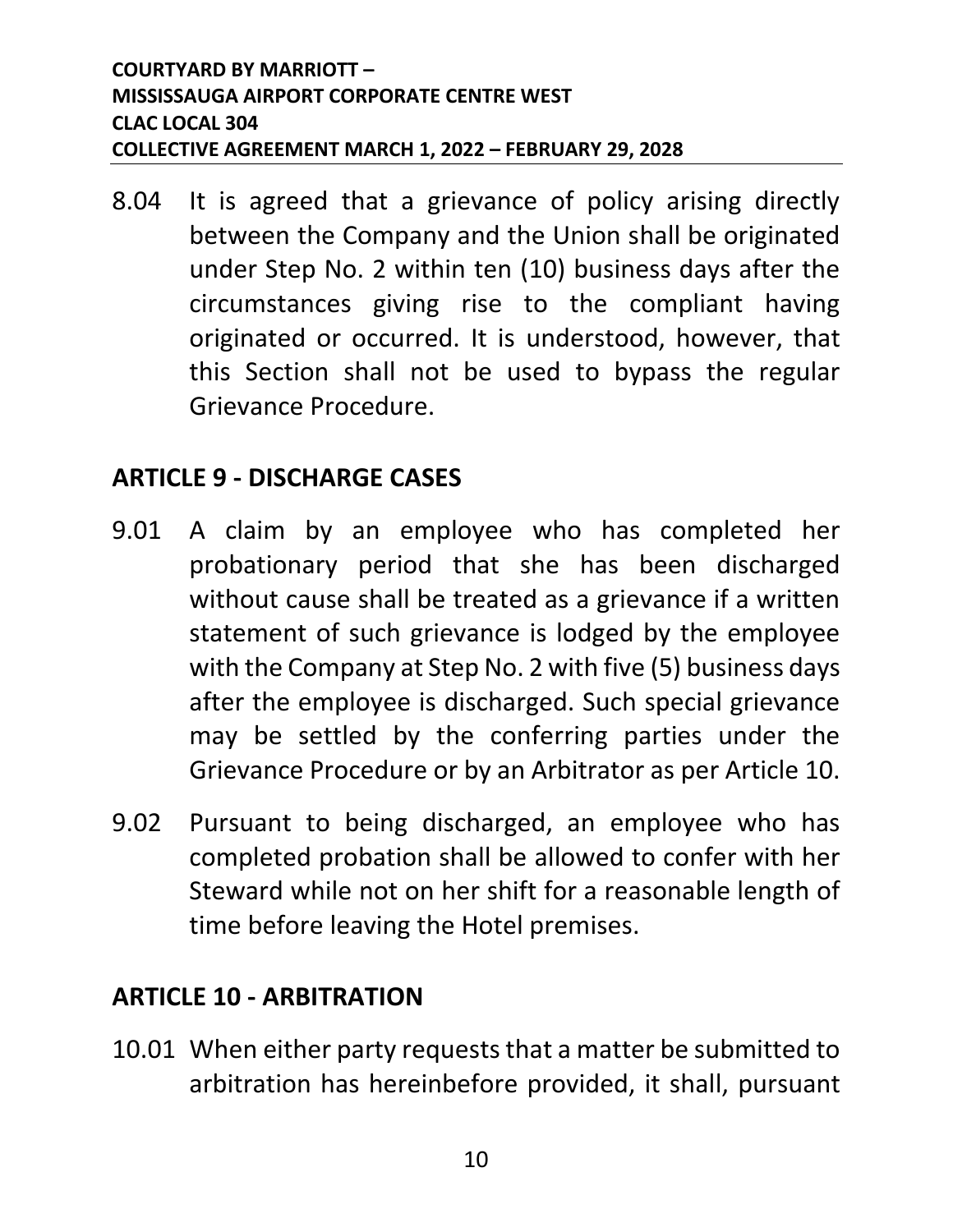to Article 8.02 hereof, make such request, in writing, addressed to the other party of this Agreement. Within five (5) business days thereafter, the parties shall agree upon a single Arbitrator from a list previously agreed to; provided, however, that if the parties fail to agree upon an Arbitrator as herein required, the Minister of Labour for the Province of Ontario shall have power to effect such appointment upon application thereof by the party invoking arbitration procedure.

- 10.02 No matter may be submitted to arbitration which has not been properly carried through all requisite steps of the Grievance Procedure.
- 10.03 The Arbitrator shall not be authorized to make any decision inconsistent with the provisions of this Agreement, nor to alter, modify, add to, or amend any part of this Agreement.
- 10.04 The proceedings of the Arbitrator will be expedited by the parties hereto and the decision of the Arbitrator will be final and binding upon the parties hereto and the employee or employees concerned.
- 10.05 The parties will be responsible for fifty percent (50%) of the fees and expenses of the Arbitrator.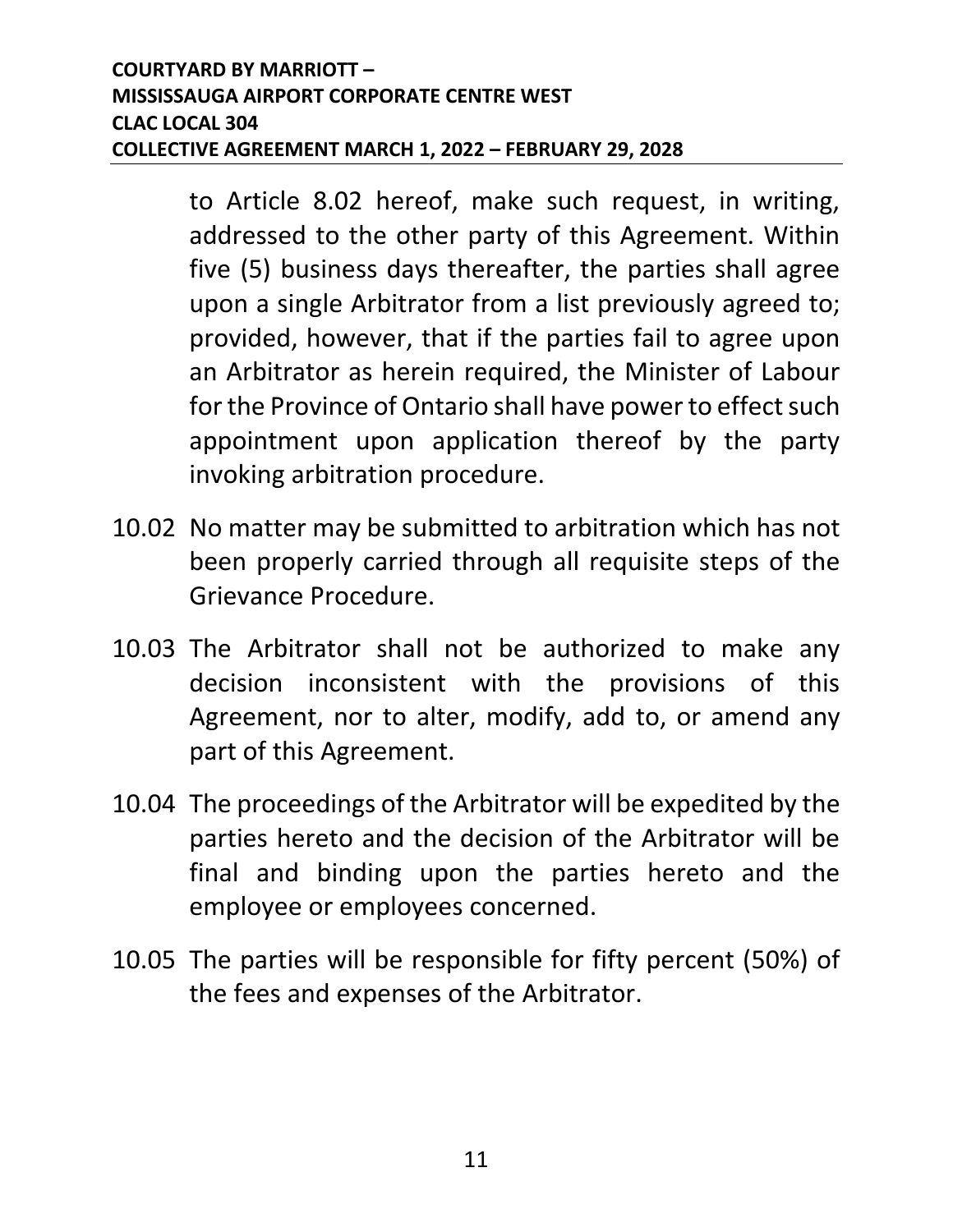#### <span id="page-15-0"></span>**ARTICLE 11 - SENIORITY**

11.01 The Company recognizes seniority rights within each department for employees provided for in this Agreement.

> New employees will be considered probationary employees for the first ninety (90) calendar days, and during the probationary period will be entitled to no seniority and may be dismissed or laid off at the discretion of the Company. Such dismissal shall be deemed as just cause.

> Upon completion of the probationary period, the employee's name will be entered on the seniority list with the seniority dated from the date last hired.

- 11.02 The Company shall maintain separate up-to-date seniority lists for full-time and part-time employees. Such lists shall show employee's name, seniority date and classification. Copies of such lists shall be posted and shall be supplied to the Union semi-annually.
- 11.03 Layoffs and recalls from layoff shall be based upon the following factors:
	- a. Department seniority;
	- b. Bargaining unit employees on layoff shall not be replaced by a member of management. Vacant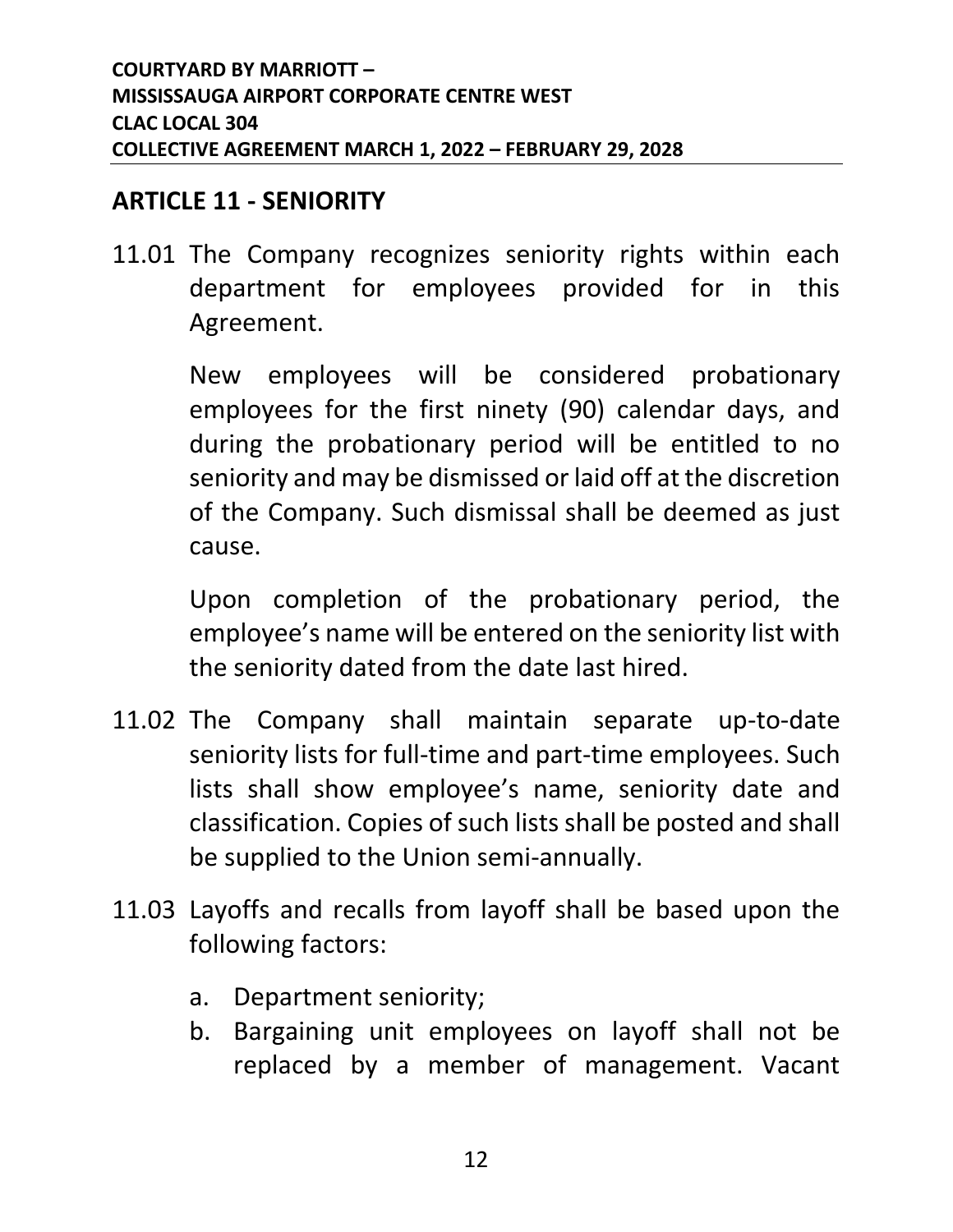bargaining unit positions shall not be filled by management except in the cases of emergency.

- 11.04 An employee shall lose all seniority and her employment deemed to have been terminated if she:
	- a. voluntarily leaves the employment of the Company;
	- b. is discharged and is not reinstated through the Grievance/Arbitration Procedure;
	- c. is laid off for a period equal to the lesser of her period of seniority or twelve (12) months;
	- d. fails to return to work upon termination of an authorized leave of absence unless prior arrangements, in writing, acceptable to both the employee and the Company have been made for an extension of such leave or utilizes a leave of absence for purposes other than those for which the leave of absence was granted;
	- e. fails to return to work within five (5) calendar days after being recalled from layoff by notice sent by registered mail, or fails to advise of her intention to return within three (3) calendar days following such notice.
- 11.05 In the event of an indefinite layoff all rules of the ESA will be adhered to.

A regular full-time employee: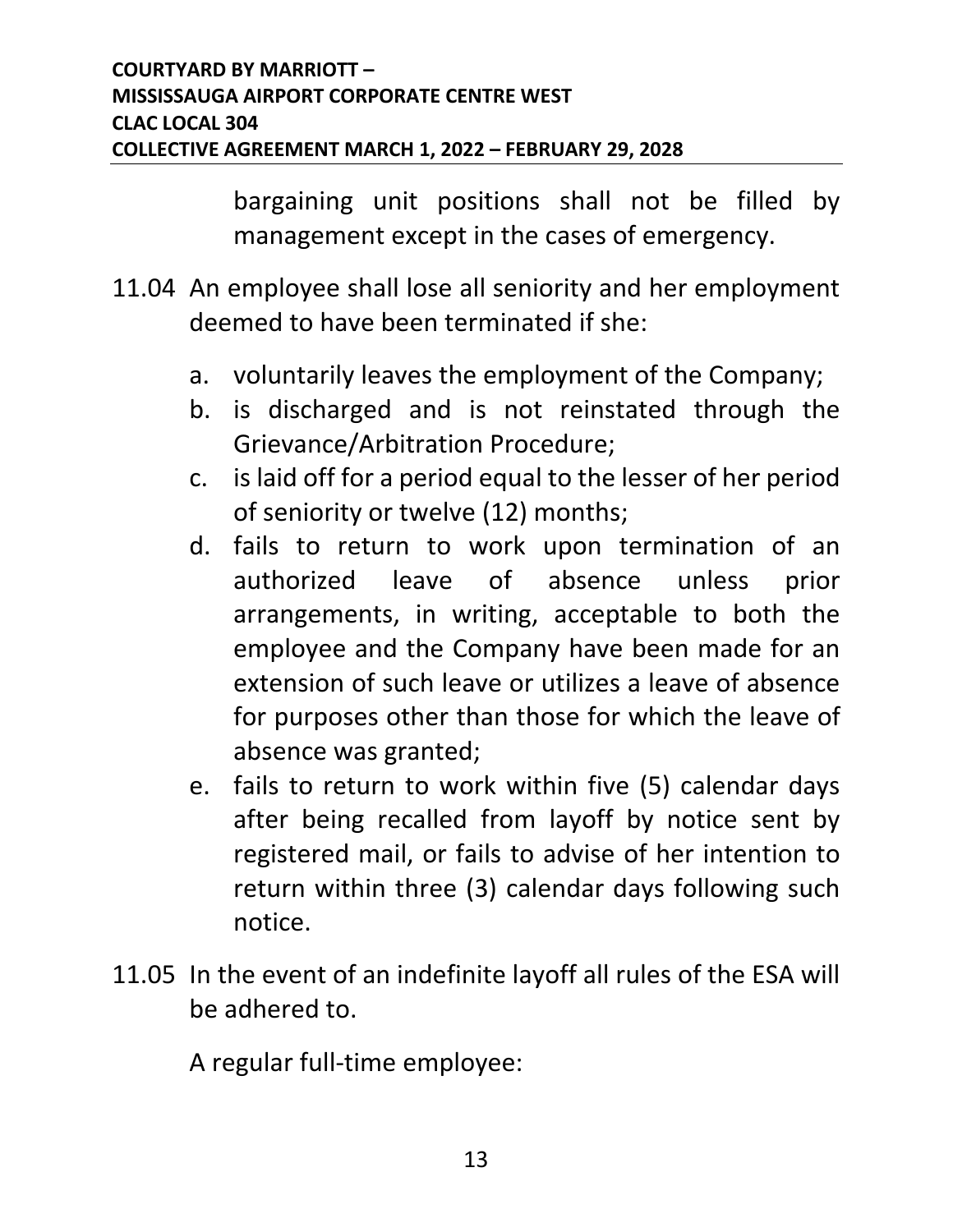- a. shall have the right to displace a regular part-time employee within her department;
- b. full-time employees wishing to displace a regular part-time employee as in (a) above, shall be credited with any prior part-time department seniority.
- 11.06 A part-time employee who is reclassified to a full-time classification within the bargaining unit shall not be required to serve a further probationary period.
- 11.07 An employee who is unable to perform her regular duties due to illness or accident shall be offered work in alternate classification provided:
	- a. such is available;
	- b. the employee in question is able and willing to perform such work;
	- c. when requested, such employee obtains a certificate from a licensed medical practitioner confirming:
		- i. inability to perform normal work; and,
		- ii. approval to work in such alternate classification.
- 11.08 An employee who is promoted to a position outside the bargaining unit shall have the right to return to her former classification without loss of seniority at any time during the three (3) month period following such promotion. Thereby displacing an employee with less seniority.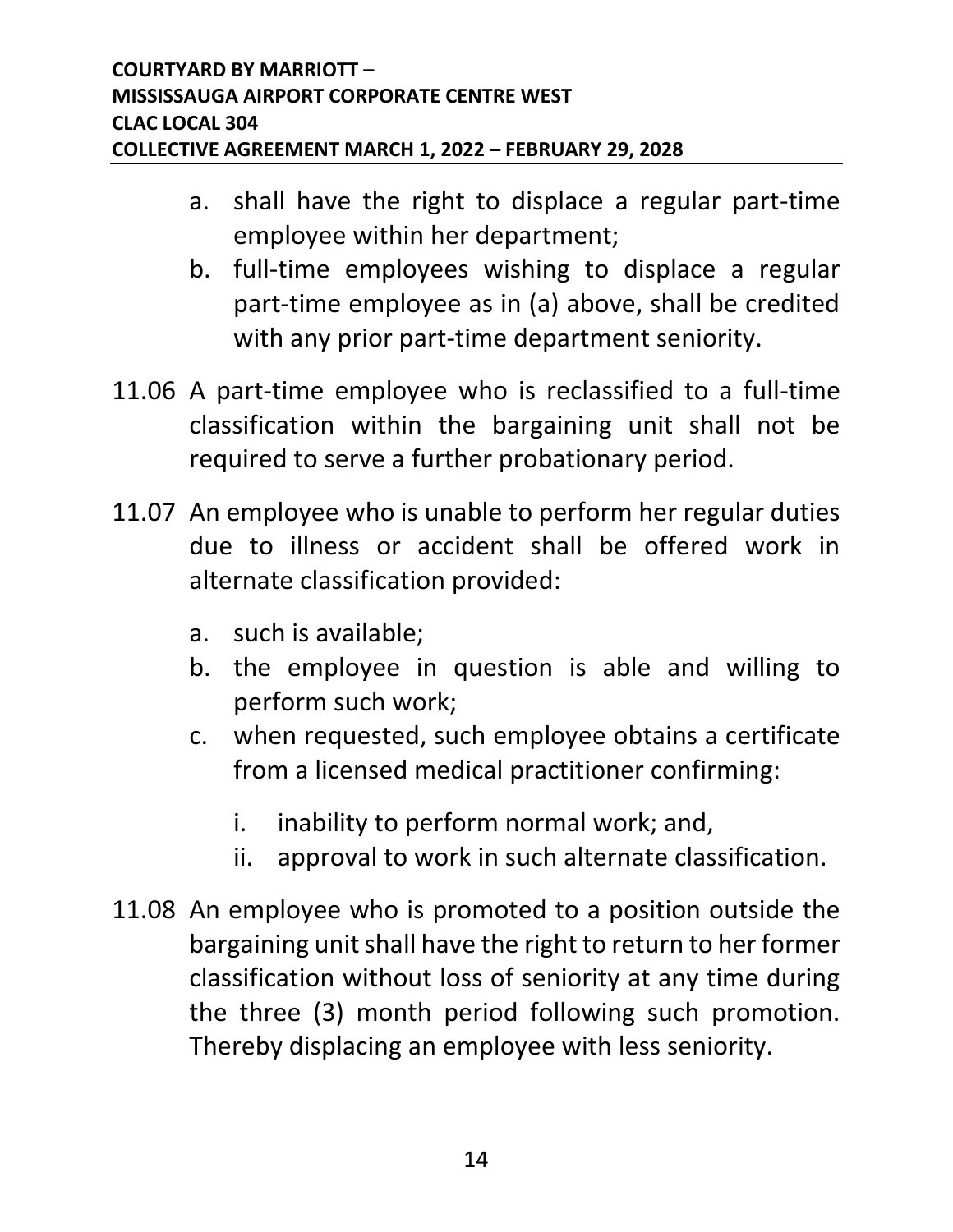#### 11.09 **Job Postings**

All new bargaining unit vacancies, as determined by the Company, will be posted for four (4) days. An employee who wished to be considered for the position may make an application. Current employees will be considered before new hires, but not guaranteed the position.

- 11.10 The following factors shall be considered by the Company in filling the position:
	- a. Skills, reliability, competence, and ability to perform the work; and
	- b. Seniority when the factors in "a" are relatively equal, then seniority shall be the deciding factor.

#### <span id="page-18-0"></span>**ARTICLE 12 - LEAVE OF ABSENCE**

12.01 The Company may, in its discretion, grant leave of absence, without pay and without loss of seniority, to an employee for personal reasons. Such leaves shall not exceed thirty-one (31) days and all requests for such leave of absence shall be in writing as far in advance as practicable. Only one (1) employee from the bargaining unit will be eligible for such leave at any give time. The Company agrees to reply to such request, in writing, within seven (7) days whenever possible.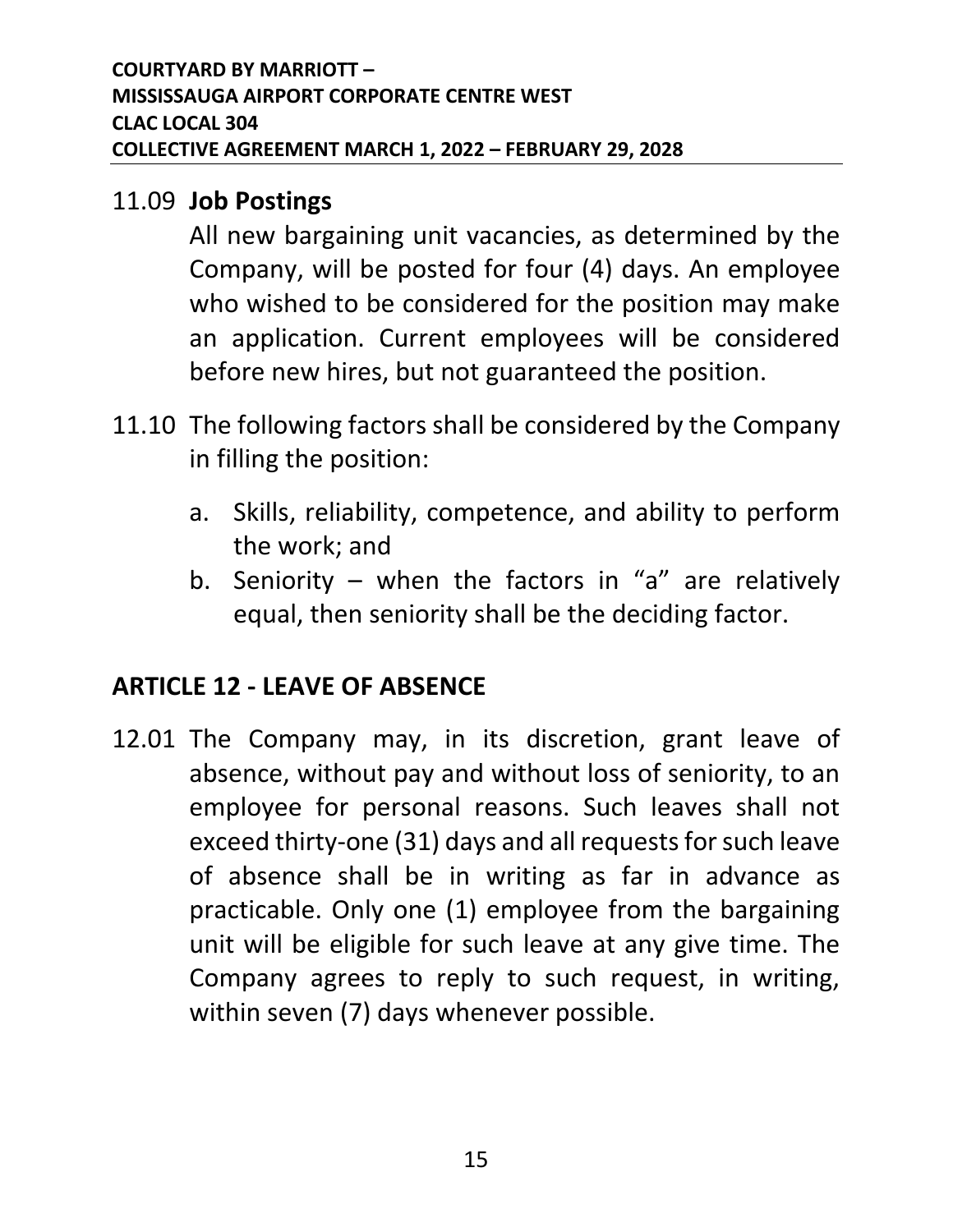#### 12.02 **Pregnancy and Parental Leave**

The Company agrees to grant pregnancy and parental leave in accordance with the ESA.

#### 12.03 **Union Leave**

Employees who have been selected by the Union to attend Union conventions or conferences or to attend other Union business shall be granted an unpaid leave of absence by the Employer so long as a maximum of one (1) person covered by this Agreement is on such leave of absence at any one (1) time. The Union Representative shall notify the Employer, in writing, not less than twenty (20) days prior to the start of the leave of absence of the name of the member requiring the leave. It is agreed that such leaves of absence shall not exceed five (5) days in aggregate for each calendar year.

#### <span id="page-19-0"></span>**ARTICLE 13 - BONDING**

13.01 It is expressly understood that as a condition of employment, each employee must be and remain acceptable for bonding purposes and it is agreed that failure by the employee to be and remain acceptable to the Company's bonding company by reason of a conviction under the Criminal Code, immediately terminates her employment, regardless of seniority or other conditions.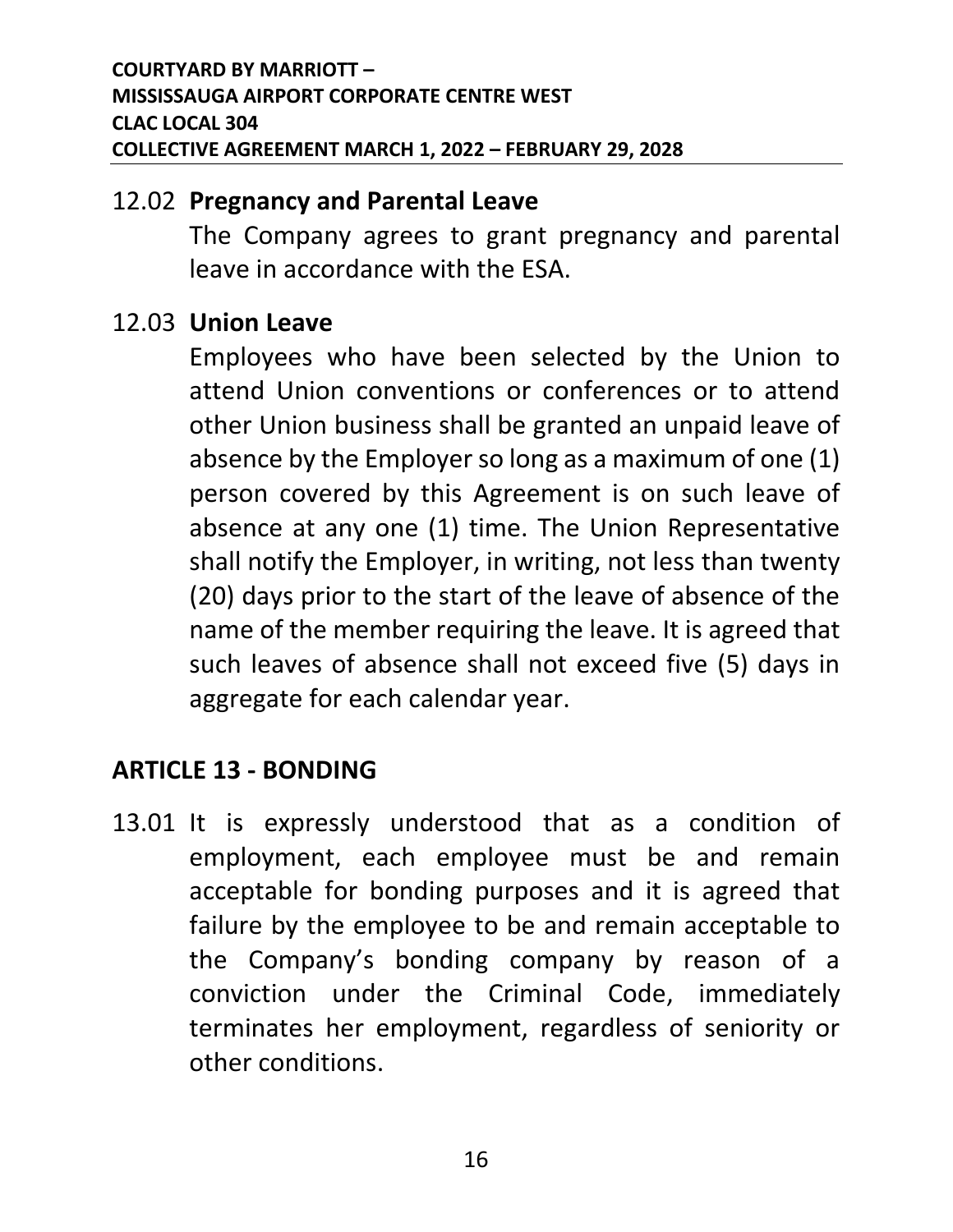#### <span id="page-20-0"></span>**ARTICLE 14 - INDIVIDUAL AGREEMENTS**

14.01 No employee covered by this Agreement will enter into any individual contract or agreement with the Employer concerning wages or working conditions that will, in any way, conflict with the terms of this Agreement.

#### <span id="page-20-1"></span>**ARTICLE 15 - UNION SECURITY**

15.01 Neither the Employer nor the Union will compel employees to join the Union. The Employer will not discriminate against any employee because of Union membership or lack of it and will inform all new employees of the contractual relationship between the Employer and the Union. Any new employee will be referred by the Employer to a Steward. The parties agree that failure to refer new employees to the Steward will not result in a grievance.

> The Union agrees that it shall make membership in the Union available to all employees covered by this Agreement.

> The Employer is authorized and shall deduct each pay period an amount equal to Union dues from each employee's pay. Such deductions shall go into effect with the first full pay period of employment of an employee. The Employer shall also deduct any authorized intuition fees owing to the Union. The total amount checked off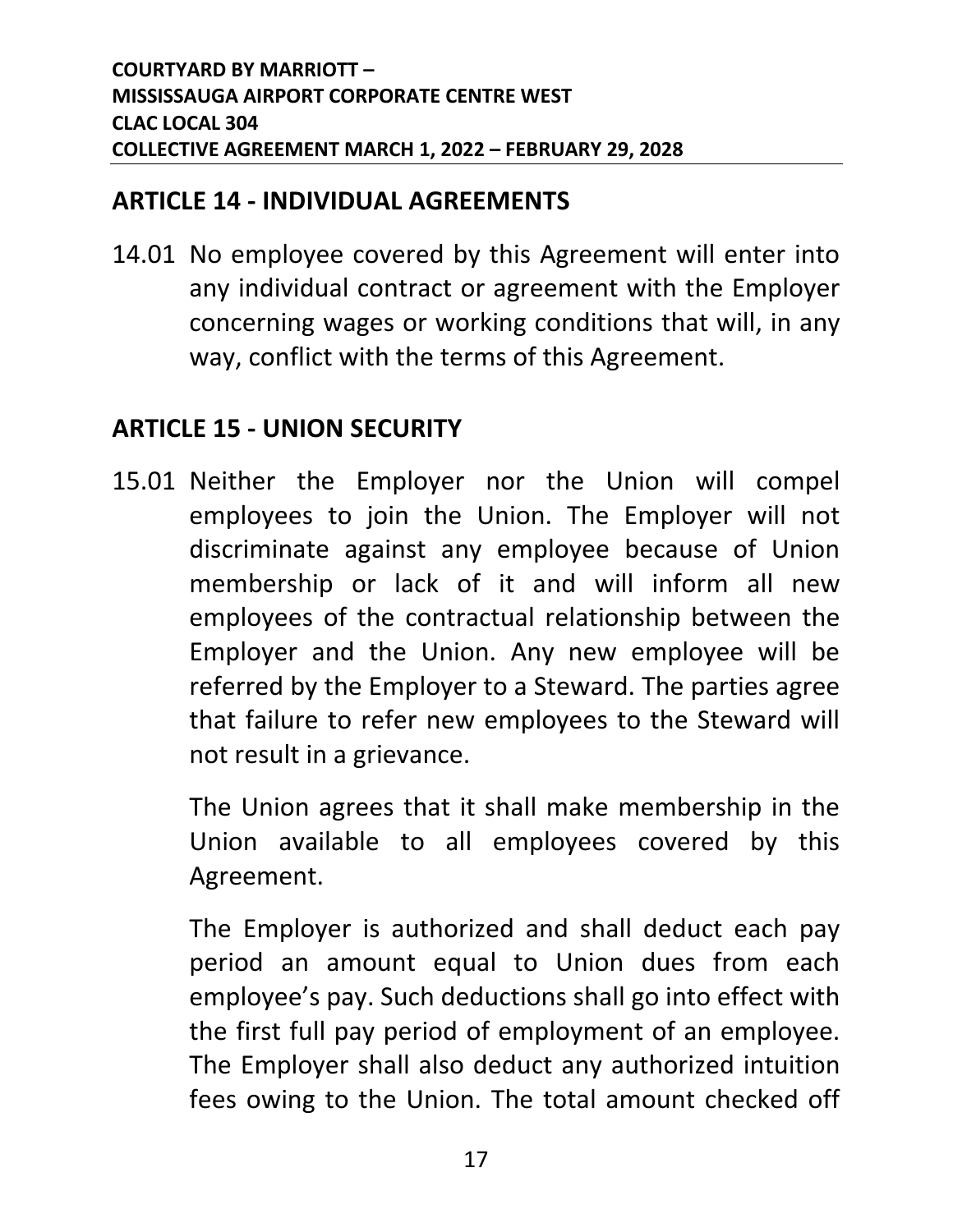will be turned over to the Union treasurer before the fifteen  $(15<sup>th</sup>)$  of the month after the check off is made, together with an itemized list of the employees for whom the deductions are made and the amount checked off for each. The Employer shall not normally deduct more than one (1) pay period's dues from any one (1) paycheque of an employee. The Employer shall be saved harmless for all deductions and payments made. The total amount of Union dues normally paid by an employee shall be indicated on the employee's T-4 slip.

Employees who have not worked in a month and are off work for whatever reason for a month or more shall, upon return to work, be deducted only one (1) pay period's back dues or amount equal to dues in addition to the regular deduction.

Employees who, because of conscientious objection cannot support the Union may apply to the Union in writing, explaining their objection and requesting that their deducted monies be forwarded to a registered, Canadian charitable organization. Where the Union is satisfied that an employee cannot support the Union because of valid conscientious objection, the Union and the employee will select a charitable organization by mutual agreement and the Union will forward the deducted monies to the organization at the end of each calendar year.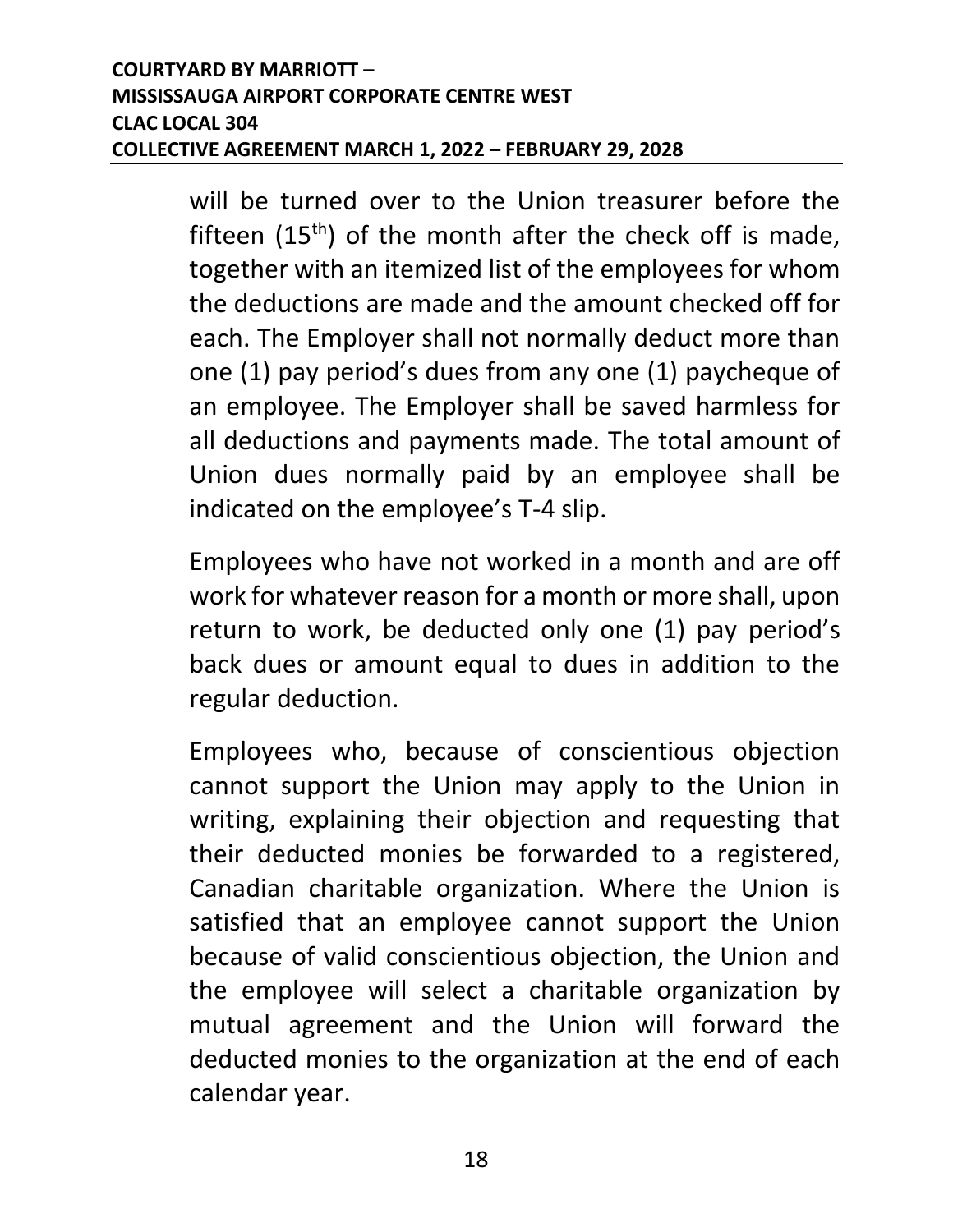- 15.02 The Company will, at the time of making each remittance hereunder to the Union Treasurer, supply a statement showing the following information from whose pay deductions have been made:
	- a. All monthly dues for members to be submitted in alphabetical order with last known address, postal code, telephone number and social insurance number;
	- b. Thirteen (13) check-off per year;
	- c. Monthly-new members to be listed in alphabetical order with last known address, postal code, telephone number, social insurance number, date of hire and starting salary;
	- d. The Company further agrees that it will supply all such information by way of electronic mail (e-mail) or diskette, if possible, and hard copy, if so requested by the Union;
	- e. Terminations or resignations to the listed in alphabetical order with last known address, postal code and social insurance number, telephone number and date of termination or resignation.
- 15.03 The Union shall indemnify and save harmless the Company, its agents and/or employees acting on behalf of the Company from any and all claims, demands, actions, or causes of action, arising out of or in any way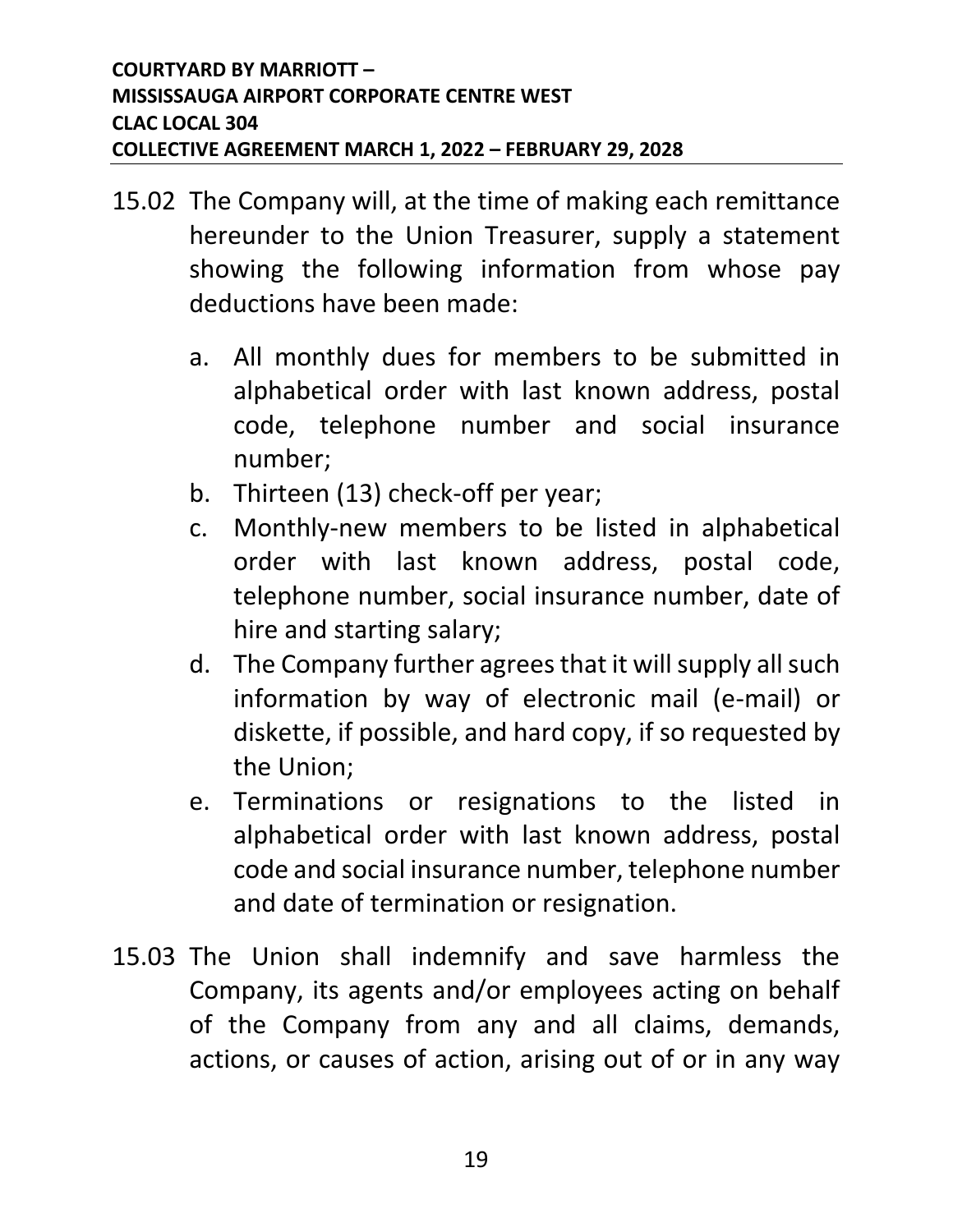connected with the collection of such dues and initiation fees for Union members only.

#### <span id="page-23-0"></span>**ARTICLE 16 - HOLIDAYS**

16.01 All seniority employees in the active employ of the Company, shall receive pay for the following holidays:

| New Year's Day          | <b>Family Day</b> |
|-------------------------|-------------------|
| Victoria Day            | Labour Day        |
| Christmas Day           | <b>Boxing Day</b> |
| Good Friday             | Canada Day        |
| <b>Thanksgiving Day</b> | Civic Holiday     |
| <b>Birthday</b>         |                   |

Full-time employees shall be paid no less than eight (8) hours holiday pay for each holiday. Part-time employees shall be paid on the basis of the ESA.

In order to qualify for holiday pay, the employee must work her full scheduled shifts on each of the workdays immediately preceding and immediately following the holiday concerned. An exception to this rule shall be made for reasonable cause as per the ESA.

16.02 Employees who are required to work on any one (1) of the following:

| New Year's Day | <b>Family Day</b> |
|----------------|-------------------|
| Victoria Day   | Labour Day        |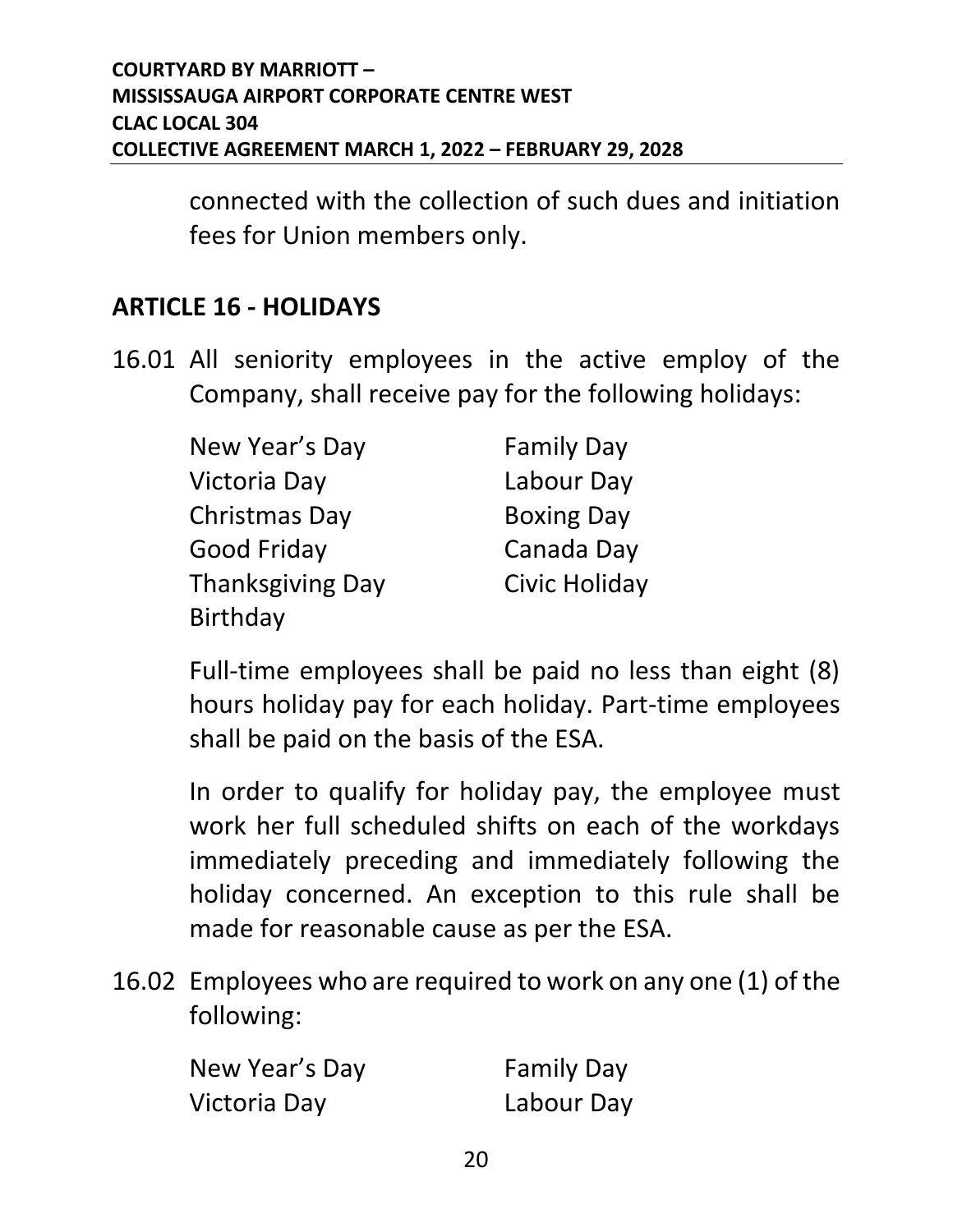| Christmas Day | <b>Good Friday</b>      |
|---------------|-------------------------|
| Canada Day    | <b>Thanksgiving Day</b> |
| Civic Holiday | <b>Boxing Day</b>       |

shall receive pay for the time worked on such day at the rate of time and one-half  $(1 \frac{1}{2})$  her basic hourly rate of pay and, if qualified pursuant to Section (1) hereof, shall receiving holiday pay in addition hereto, or receiving another day off in lieu by mutual agreement.

16.03 If a holiday falls within an employee's vacation period, the Company shall grant either an extra day's holiday at the time convenient to the Company and employee or pay for the holiday as provided herein.

#### <span id="page-24-0"></span>**ARTICLE 17 - WAGES**

17.01 The Company agrees to pay all employees as outlined in Schedule "A".

#### <span id="page-24-1"></span>**ARTICLE 18 - VACATION**

- 18.01 Employees in the active employ of the Company shall be entitled to annual vacation, with pay, in accordance with the following schedule:
	- a. Employees who have completed one (1) year of continuous service but less than five (5) years of continuous service with the Company shall be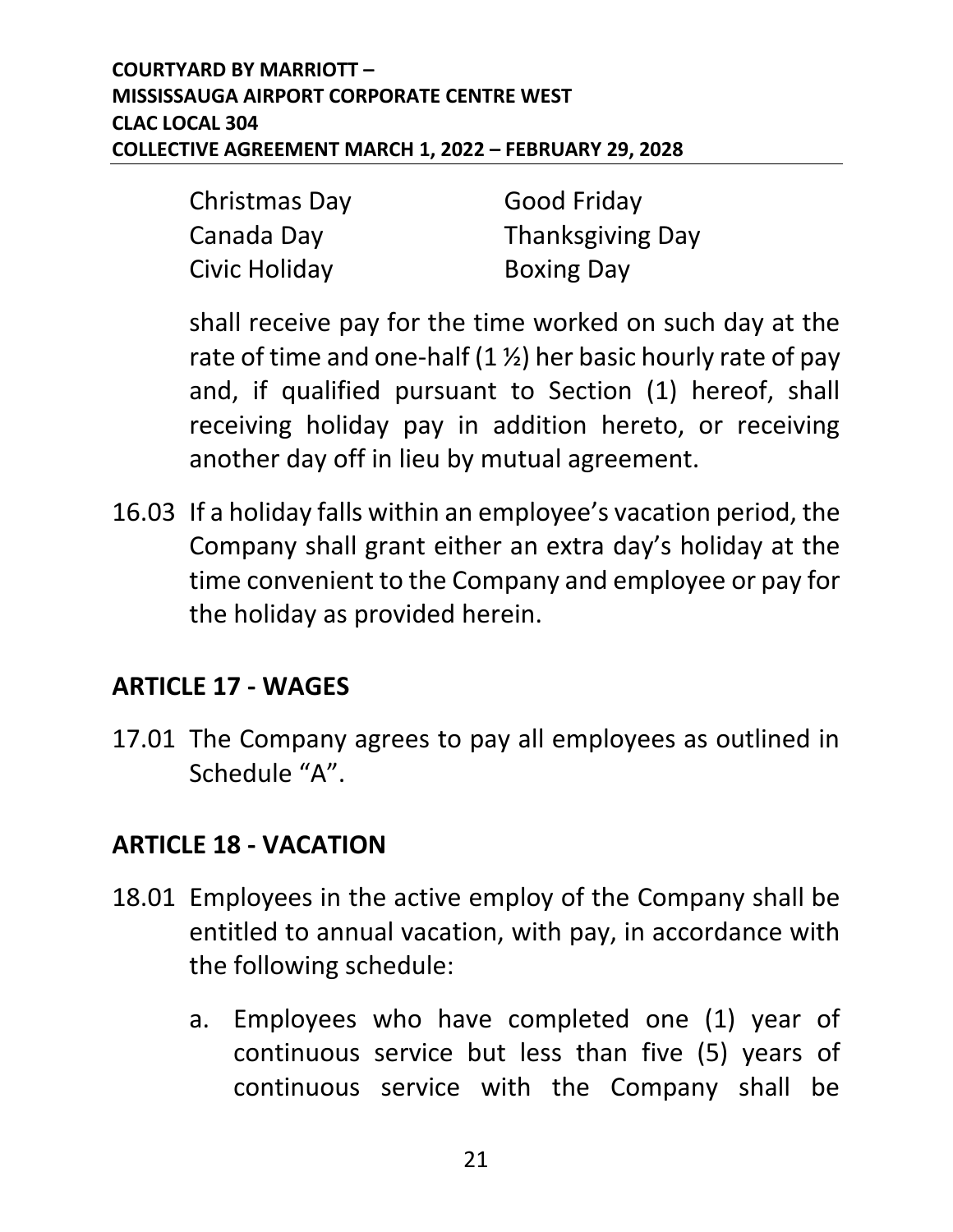entitled, in any year of their employment with the Company, within such period, to two (2) weeks of vacation with two (2) weeks gross pay. An employee who would otherwise qualify under the provisions of this paragraph who is laid off for more than fifteen (15) days in a qualifying period shall receive as vacation pay, four percent (4%) of her gross pay earned since the most recent anniversary of her employment with the Company.

- b. Employees who have completed five (5) years of continuous service but less than ten (10) years of continuous service with the Company shall be entitled, in any year of their employment with the Company within such period of three (3) weeks of vacation with three (3) weeks gross pay. An employee who would otherwise qualify under the provisions of this paragraph who is laid off for more than fifteen (15) days in a qualifying period shall receive as vacation pay, six percent (6%) of her gross pay earned since the most recent anniversary of her employment with the Company.
- c. Employees who have completed ten (10) years of continuous service with the Company shall be entitled in any year of their employment with the Company within such period to four (4) weeks of vacation with four (4) weeks gross pay. An employee who would otherwise qualify under the provisions of this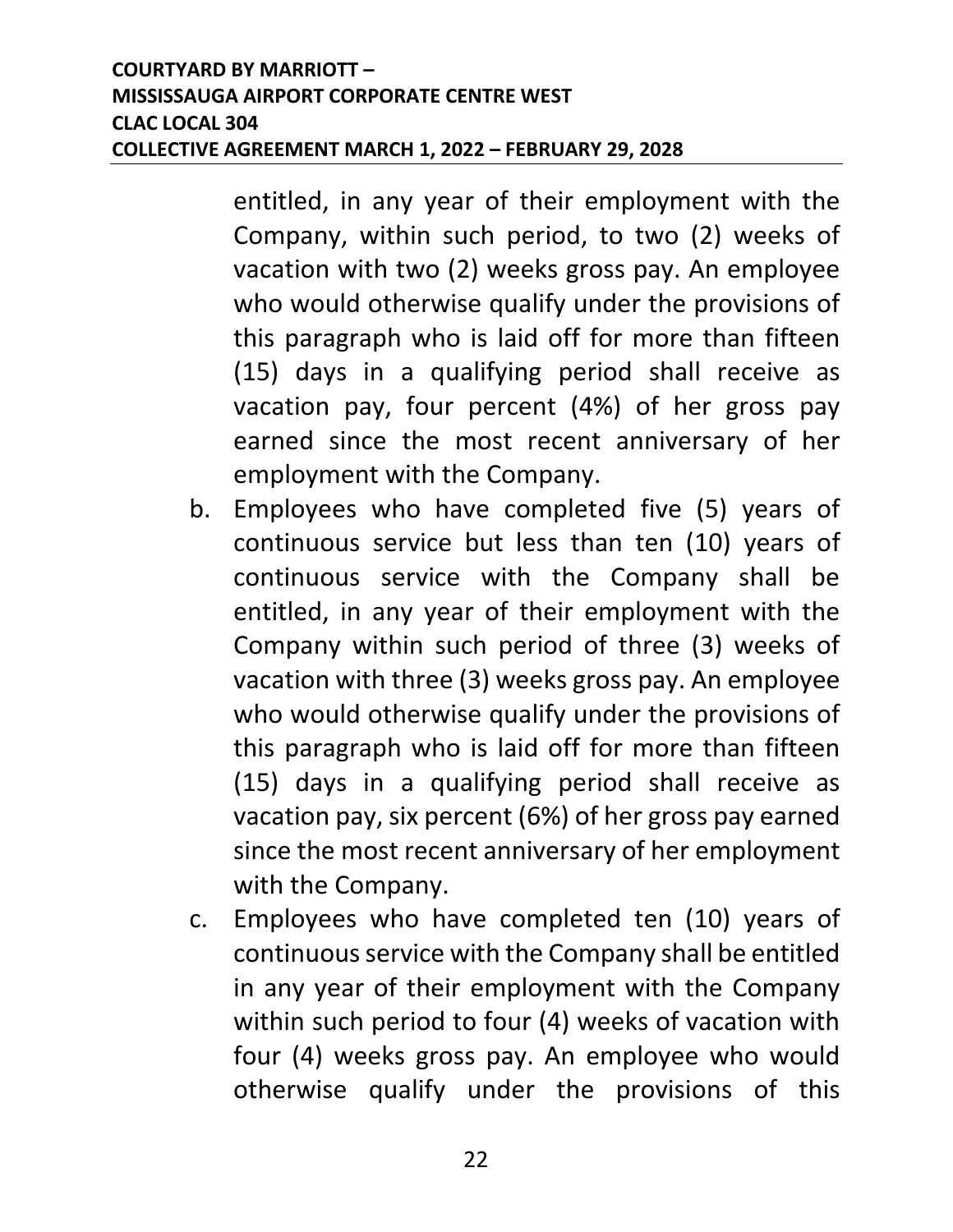paragraph who is laid off for more than fifteen (15) days in a qualifying period shall receive as vacation pay, eight percent (8%) of her gross pay earned since the most recent anniversary of her employment with the Company.

- d. Effective January 1, 2023, all employees who have completed fifteen (15) years of continuous service with the Company shall be entitled in any year of their employment with the Company, within such period, to five (5) weeks of vacation with five (5) weeks gross pay. An employee who would otherwise qualify under the provisions of this paragraph who is laid off for more than fifteen (15) days in a qualifying period shall receive as vacation pay, ten percent (10%) of their gross pay earned since the most recent anniversary of their employment with the Company.
- 18.02 The choice of vacation shall be given to an employee according to seniority. Vacation schedules will be posted by March 15<sup>th</sup> and shall remain posted until April 15<sup>th</sup>. Employees will indicate their choice of vacations. The finalized vacation schedule will not be changed without the employee's and the Employers agreement.

Seniority will not be a factor for any vacation request received on or after April  $16<sup>th</sup>$  in any given year. It is agreed that the Company will respond to each request within two (2) weeks.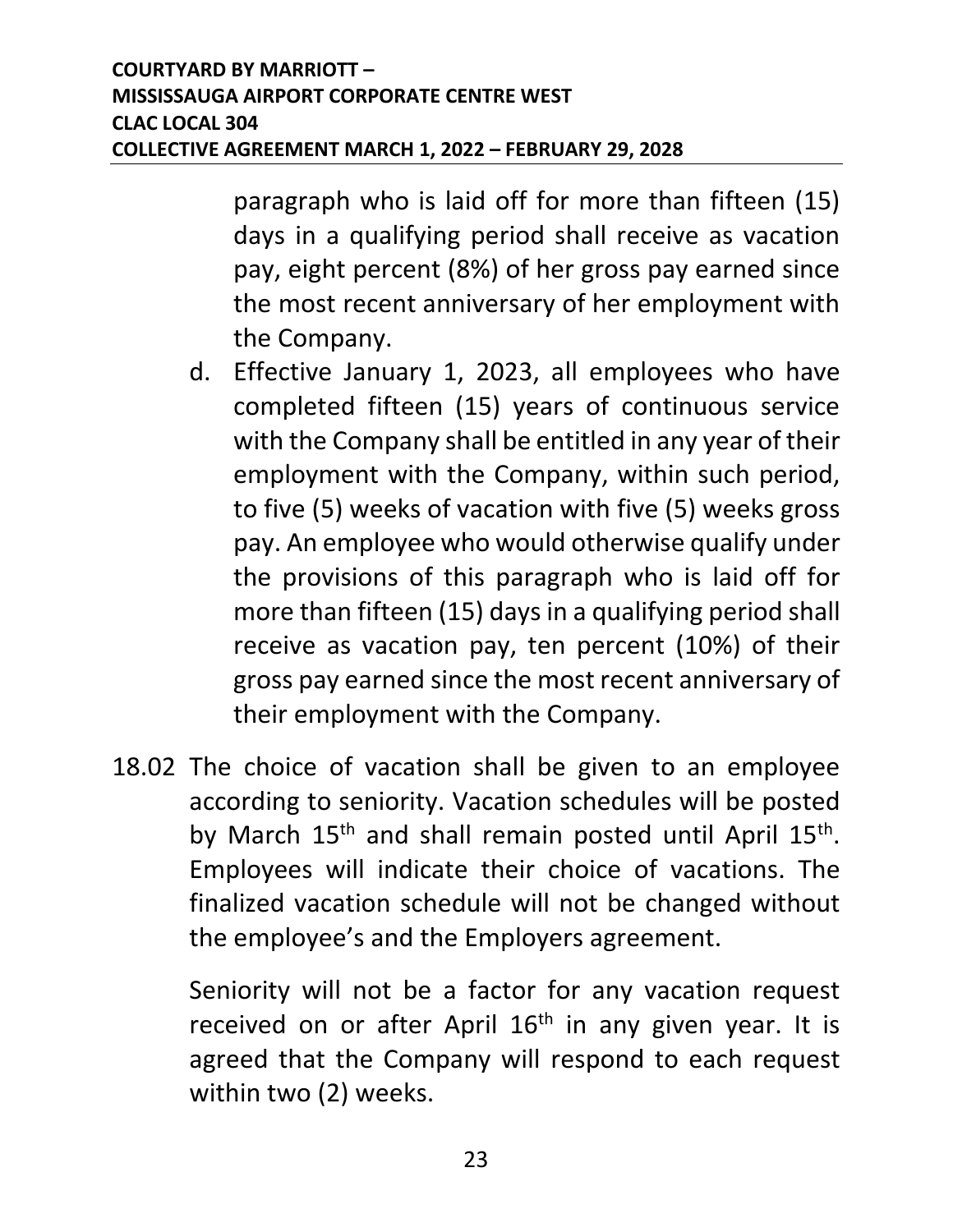#### <span id="page-27-0"></span>**ARTICLE 19 - HEALTH AND WELFARE**

19.01 The Employer will supply a Health and Dental Benefits and Life Insurance Plan to each full-time employee who has completed their probationary period of ninety (90) days.

> Single coverage: one hundred percent (100%) paid by the Employer; Family coverage: the employee's portion is thirty three dollars and fifty cents (\$33.50) biweekly effective March 1, 2022 and will increase by ninety cents (\$0.90) on the anniversary of each year of the Agreement.

19.02 Where an employee is in receipt of benefits from Workplace Safety and Insurance Board is granted a leave of absence or either maternity or parental leave purposes in accordance with the ESA, as amended, the Employer shall continue the employees enrollment in the Plan as provided for in Article 19 provided the employee continues to pay her share of the Plan cost.

#### <span id="page-27-1"></span>**ARTICLE 20 - HOURS OF WORK**

- 20.01 The provisions of this Article are intended to define the weekly scheduling of shifts and shall not be constructed as guarantee of hours of work per day or per week, not a guarantee of working schedule.
- 20.02 Subject to operational requirements determined by the Employer, the scheduling of shifts with respect to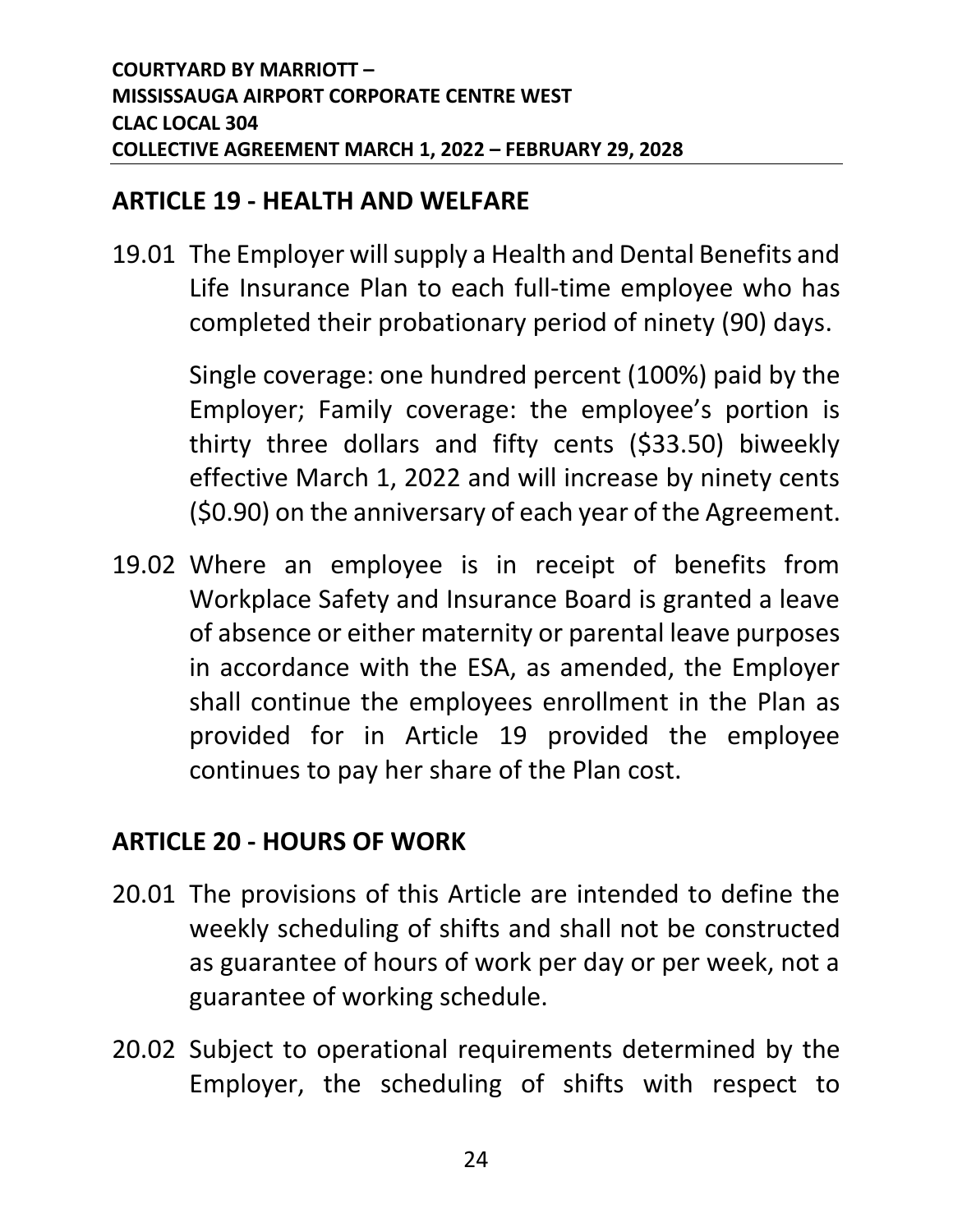available days off will be as follows as fair as reasonably practicable;

- a. The Employer will use its best efforts to allow employees to have the opportunity to have weekends off recognizing that all employees have a desire to be off on a weekend on occasion but routinely the more senior full-time employee should have the opportunity, on average, annually, to have more weekends off than the more junior full-time employees and full-time employees should have the opportunity to have weekends off, on average annually, than part-time employees.
- b. All employees are required to work weekends when scheduled to do so.
- c. The scheduling of weekend work shall recognize and give preference to operational requirements and the availability of employees.

An employee is deemed full-time provided that they maintain an average of over twenty-four (24) hours or more per week in either of the immediately preceding two (2) quarters.

An employee is deemed part-time if they maintain an average of under twenty-four (24) hours per week in both of the immediately preceding two (2) quarters.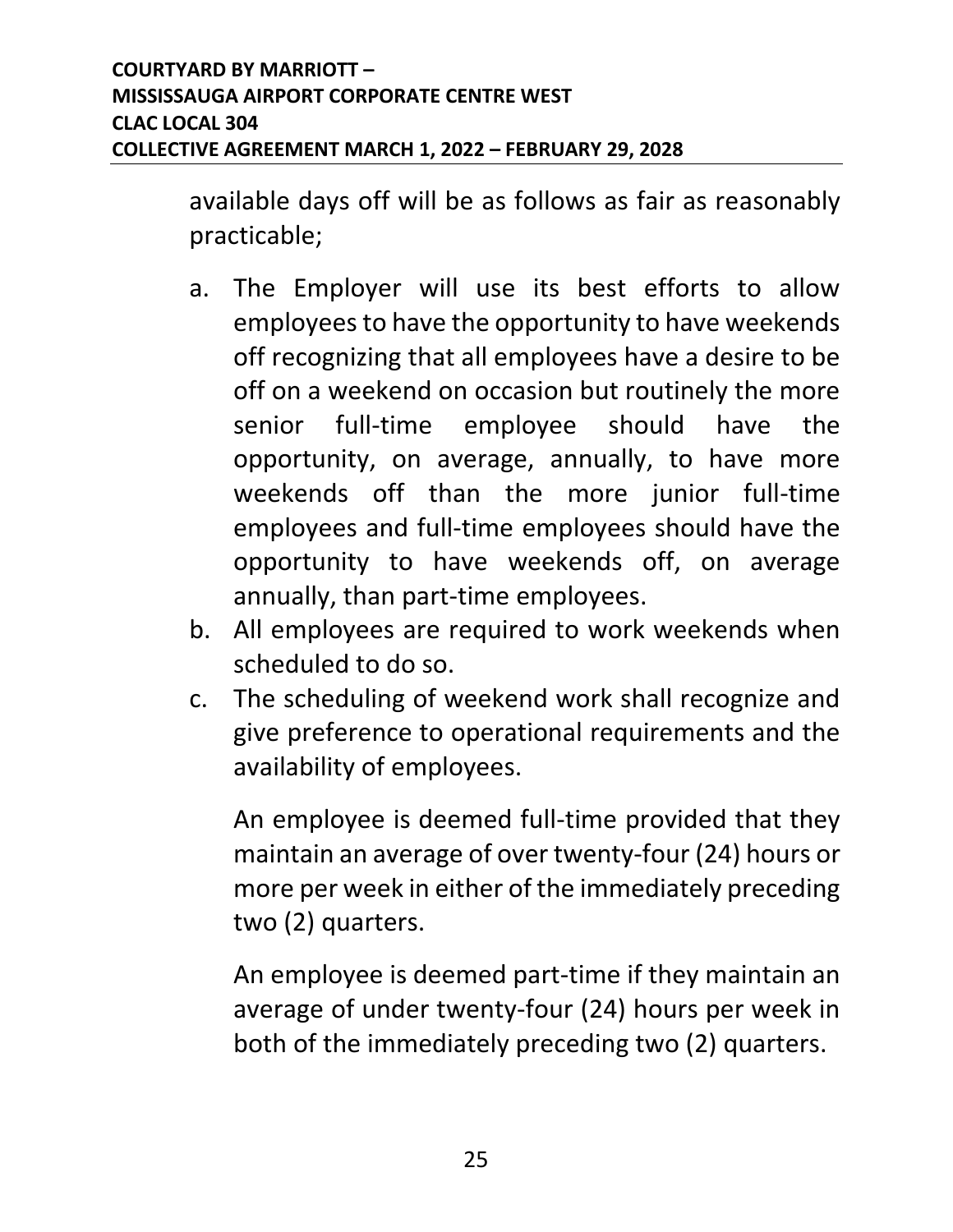- d. Without a guarantee of working hours, the available hours within a work week shall be scheduled on the basis of department seniority. Full-time employees will be allowed to maximize their hours before parttime employees are scheduled to work.
- 20.03 Authorized work performed in excess of forty-four (44) hours per week shall be paid at the rate of time and onehalf  $(1 \frac{1}{2})$  the employee's regular straight time hourly rate.
- 20.04 Weekly work schedules shall be posted by 4:00 p.m. on Wednesday of each week.
- 20.05 The work week for all employees shall commence at 12:01 a.m. on Saturday and shall end at 12:00 midnight on the following Friday.

20.06

a. The Company may revise the employee's work schedule. The Company may cancel employees shift with three (3) hours prior notice to the employee. The employee must provide three (3) hours prior notice for a cancelled shift to their direct supervisor. In the event the Company fails to notify the employee of the cancelled shift as specified above, the employee arrives at the workplace, the Company agrees to allow the employee to work a minimum of three (3) hours.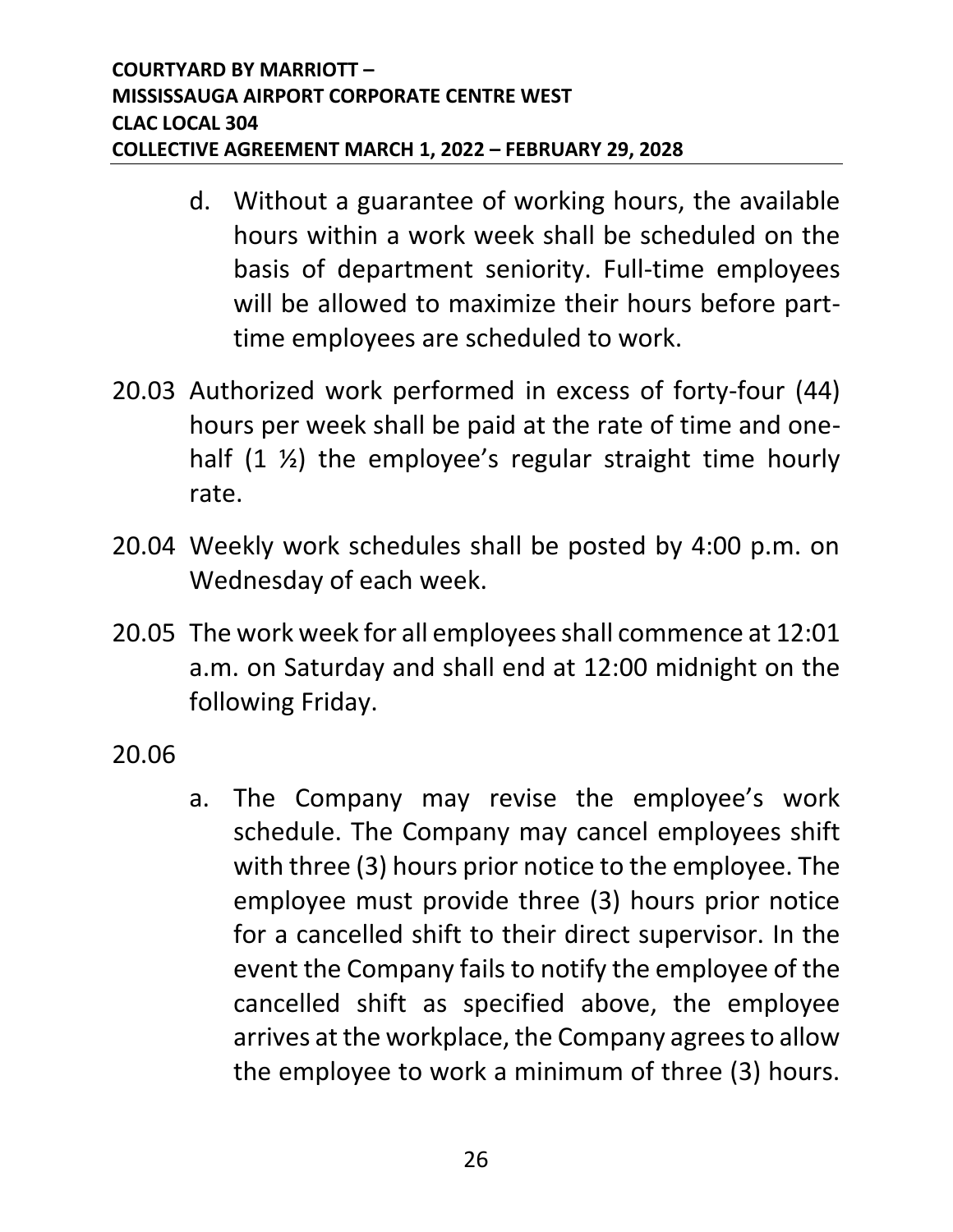It is solely the responsibility of the employee to review and follow the schedule as posted each week.

b. Employees working a shift shall have an unpaid meal period of one-half (1/2) hour duration scheduled not less than two and one-half (2 1/2) hours nor more than five (5) hours after the starting of their shift.

#### **Meal Breaks/Rest Periods**

Associates are entitled to one fifteen (15) minute rest period for the first four (4) hours scheduled to work and worked. Should the associate be scheduled for a second four (4) hours in a one day, then they are entitled to a second fifteen (15) minute rest period during that four (4) hours. These breaks are paid and you do not need to punch in and out. These rest periods will be taken at a time determined by the Hotel and will be consistent with efficient operations in each work area of the Hotel and will not be cumulative and not paid if not taken. All associates who are scheduled for five (5) hours or more are required to take an unpaid thirty (30) minute lunch period.

c. Employees called in to work on their day off or completing their scheduled shift shall be paid for their hours worked at their regular pay.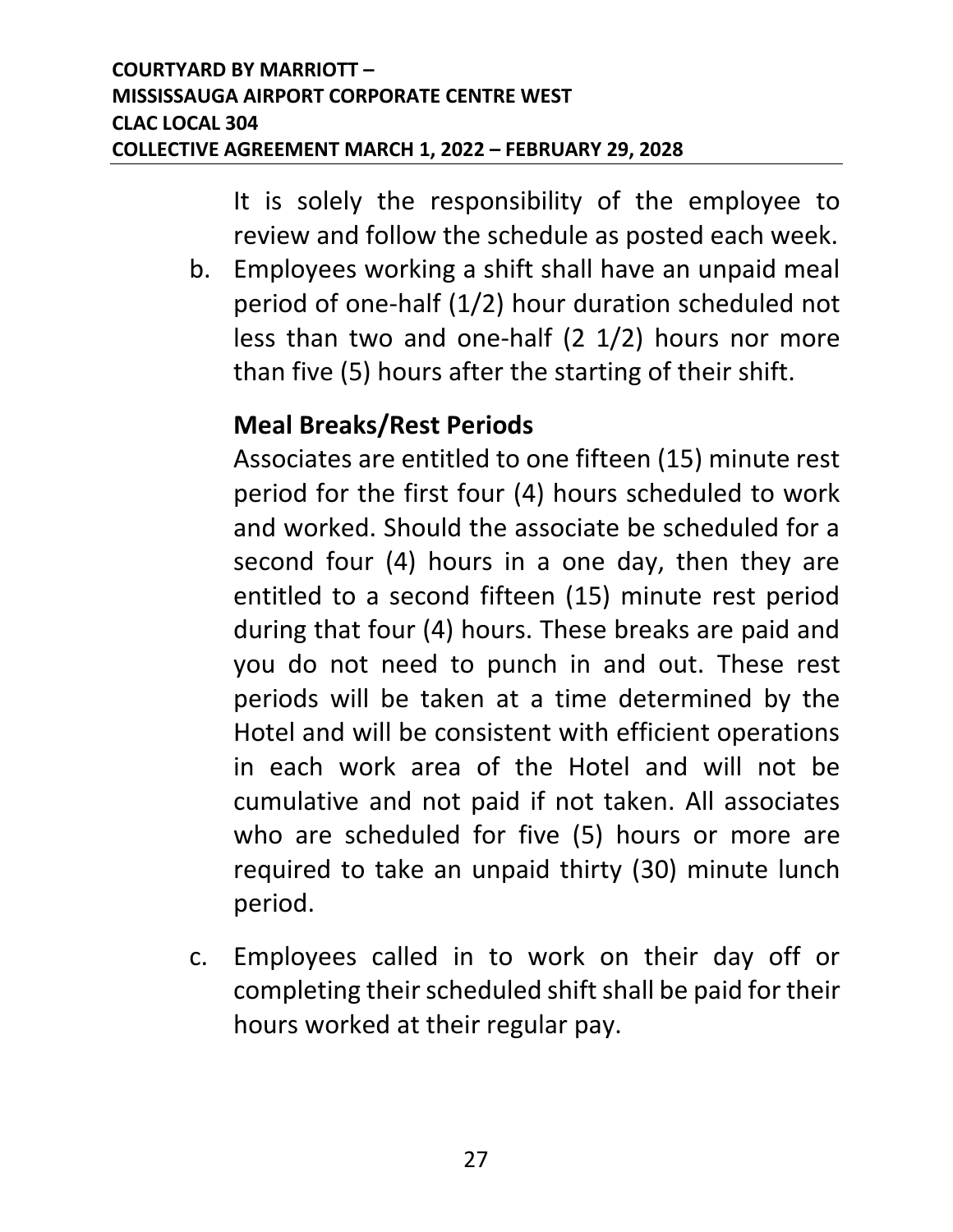#### <span id="page-31-0"></span>**ARTICLE 21 - TEMPORARY TRANSFERS**

- 21.01 An employee temporarily transferred or assigned to a higher rated classification for three (3) hours or more and fulfilling all the duties and responsibilities of such position, shall receive the higher rate of the high classification while occupying such position. Should the duration of the temporary transfer be less than three (3) hours, the employee shall not constitute a temporary transfer or assignment to a position in a higher classification.
- 21.02 An employee temporarily transferred or assigned to a position in a lower rated classification shall not have her rate reduced. An employee offered an extra shift in another classification shall receive the rate of the job being performed.

#### <span id="page-31-1"></span>**ARTICLE 22 - BEREAVEMENT LEAVE**

- 22.01 On completion of their probationary period of ninety (90) days employees shall be entitled to receive:
	- a. An employee who has successfully completed the probationary period shall be granted up to three (3) consecutive calendar days of leave in the event of the death of an employee's spouse as defined by law, child, stepchild, foster child, parent, brother, sister, brother-in-law, sister-in-law, mother-in-law, father-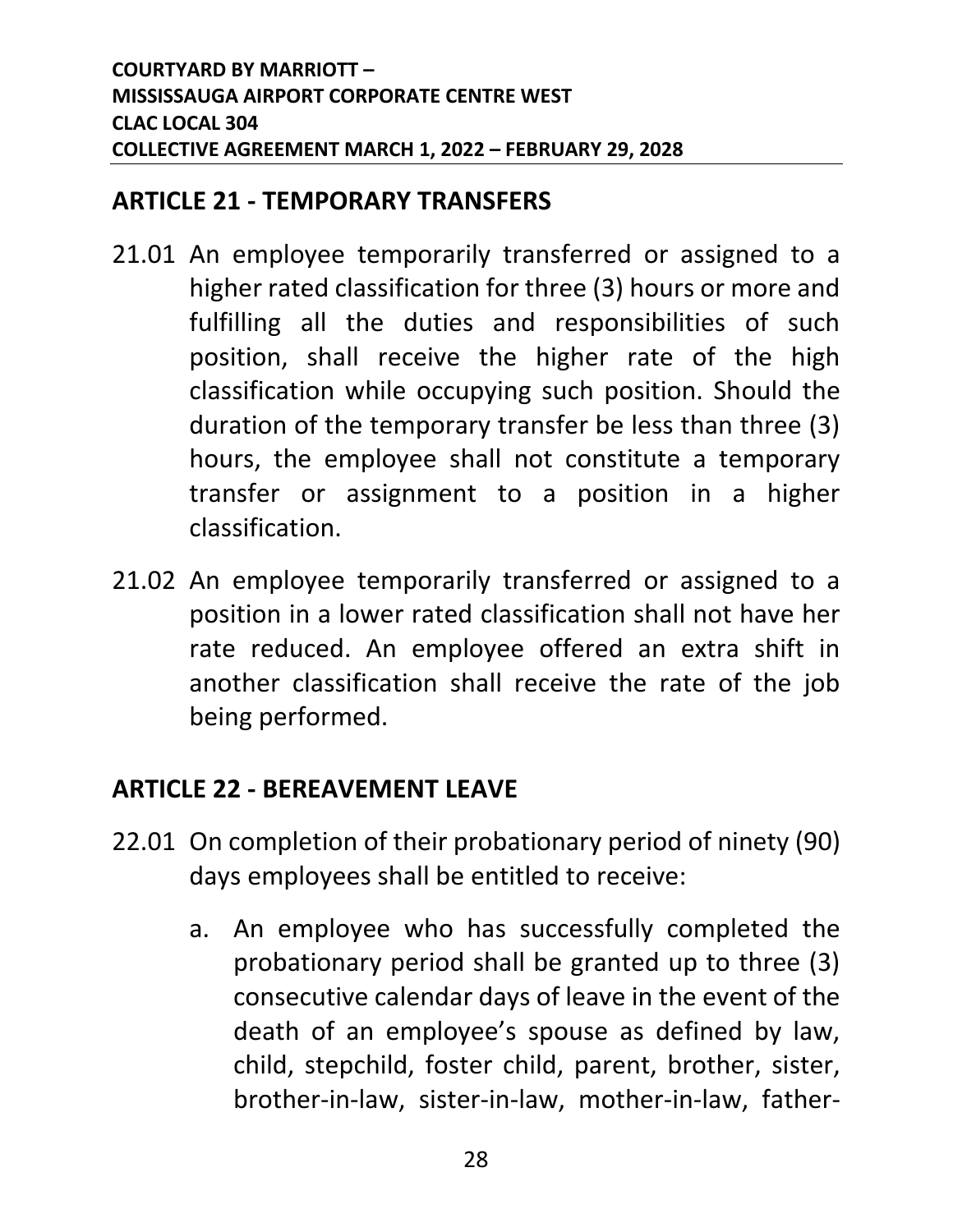in-law for the purpose of making arrangements for and or attending the funeral. The day of the death or day of the funeral must be one of these days off. Payment shall be made during the above three (3) consecutive days. In order to obtain pay under this Article, an employee must provide proof of death if requested to do so.

b. A full-time employee who has successfully completed the probationary period shall be granted one (1) day of paid leave in the event of the death of a grandparent or grandchild for the purpose of attending the funeral.

#### <span id="page-32-0"></span>**ARTICLE 23 - UNIFORMS**

23.01 The Employer will provide two (2) uniforms to the fulltime employees to be worn. The employees are responsible for maintenance of the uniforms. The Employer will provide one (1) uniform to the part-time employees to be worn and the employees are responsible for the maintenance of the uniforms. The Employer agrees to reissue another uniform if a uniform becomes worn out.

#### <span id="page-32-1"></span>**ARTICLE 24 - HEALTH AND SAFETY**

24.01 The Employer, the Union and the employees agree to cooperate in the prevention of accidents and the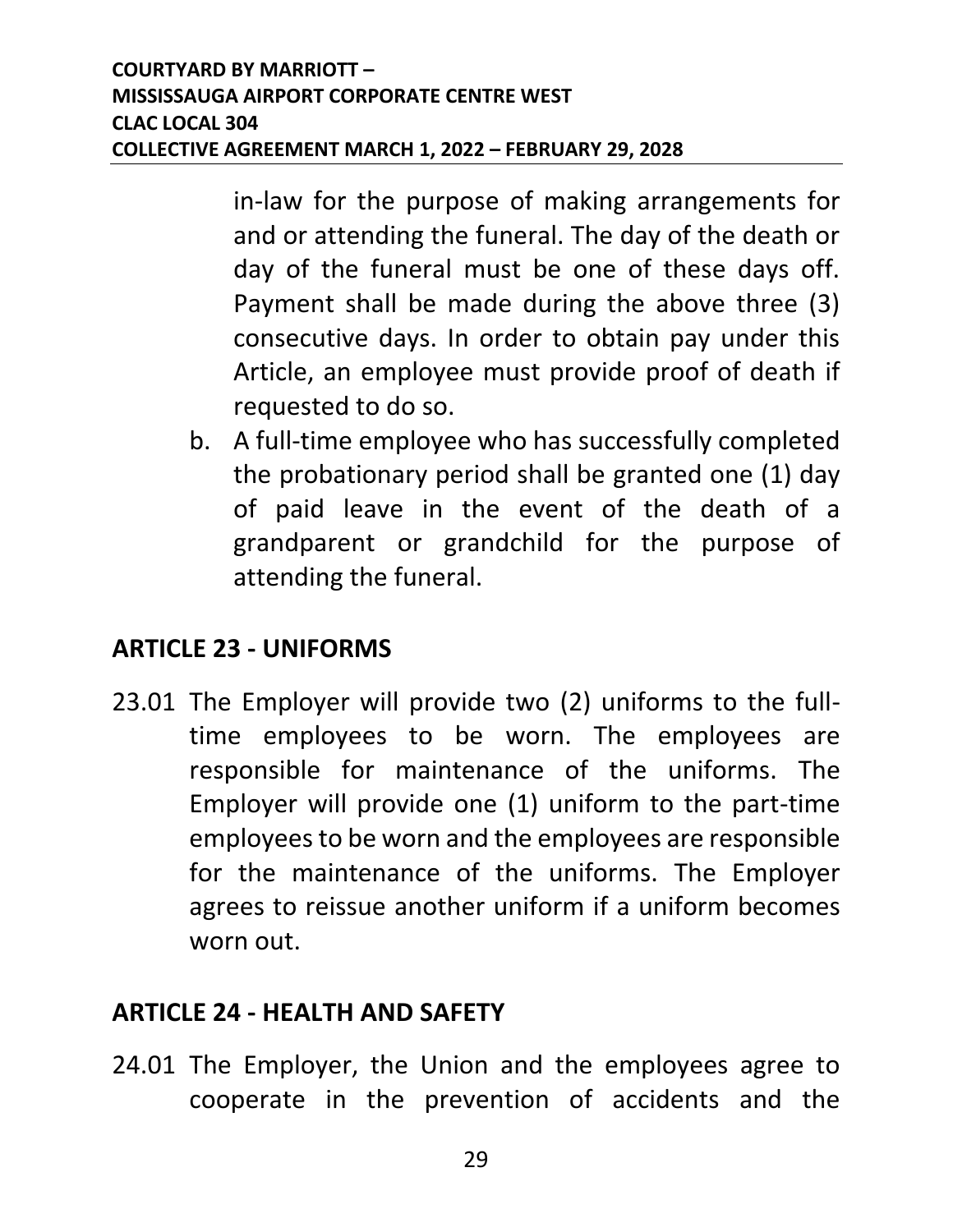promotion of health and safety of the employees during the hours of their employment.

- 24.02 It is the responsibility of each employee to work safely, to perform his job properly in accordance with established procedures.
- 24.03 The Employer, the Union and the employees agree to comply with the provisions of the *Ontario Occupational Health and Safety Act*.

#### <span id="page-33-0"></span>**ARTICLE 25 - JURY DUTY**

25.01 It is Hotel policy to enable associates to fulfill their civic obligations. After completing three (3) months of continuous employment, associates who are called for jury duty will be given time off with pay that equals the difference between what they are paid for jury duty and their regular hourly pay, for up to ten (10) working days. You must present a copy of the jury duty pay voucher to your manger in order to receive payment. If you are requested to serve jury duty, you are to notify your manger promptly so that your duties can be adequately covered during absence. If you are excused early while on jury duty, or are not required to report until later in the day, you must report to work, provided that you are able to work at least four (4) hours of your shift. Jury duty pay will be supplemental only for those days when you would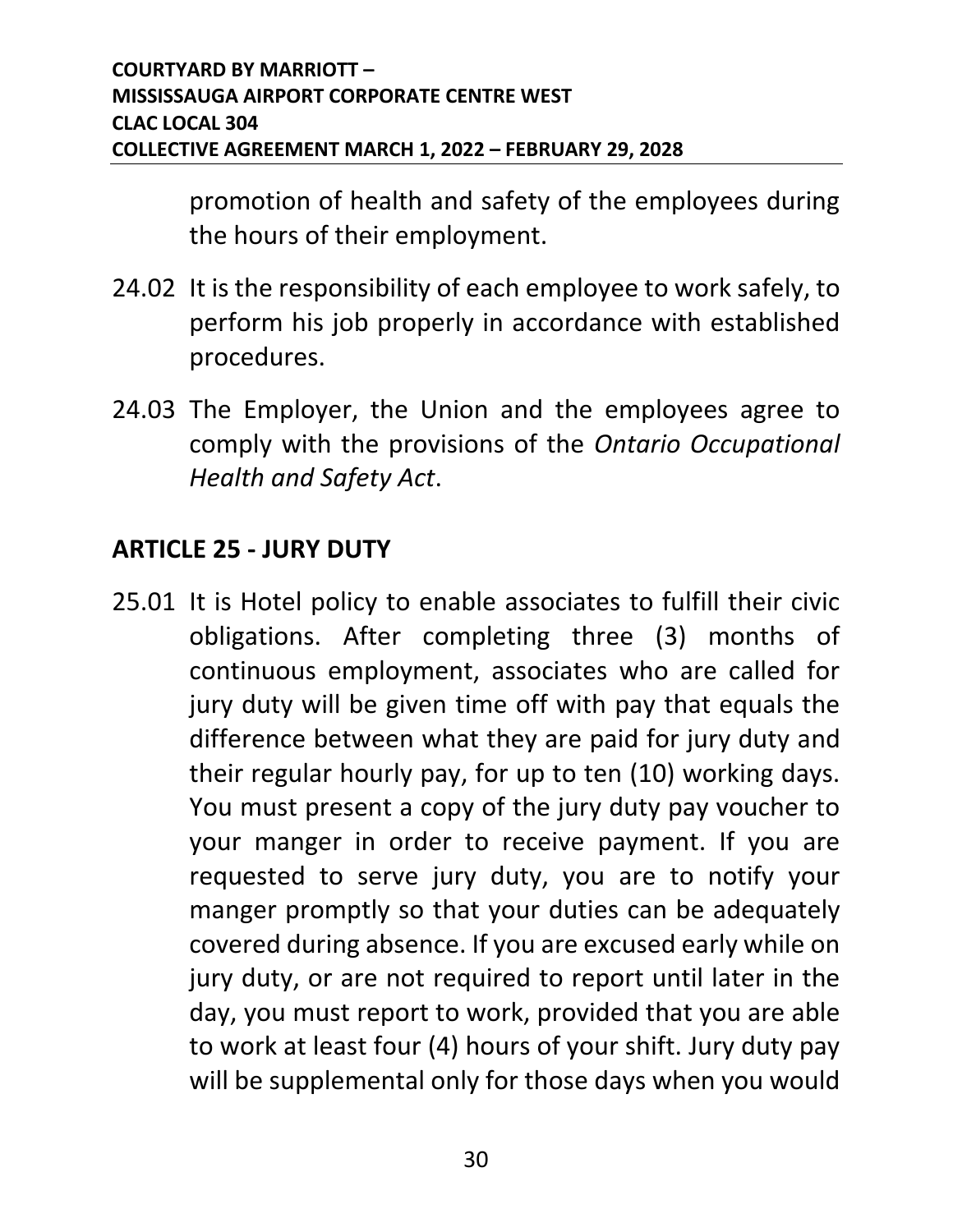have been ordinarily scheduled to work. Associates other than full-time associates will be granted time off without pay for a maximum of ten (10) working days to serve jury duty.

#### <span id="page-34-0"></span>**ARTICLE 26 - REGISTERED RETIREMENT SAVINGS PLAN**

26.01 Full-time employees after twelve (12) months of continuous service will be entitled to join the RRSP Group Retirement Plan and subject to the terms of the Plan; after twenty-four (24) months of continuous employment the Employer will match fifty percent (50%) of the employees RRSP contribution annually to a maximum of three percent (3%) of their annual earnings into their RRSP/DPSP Group Retirement Plan.

#### <span id="page-34-1"></span>**ARTICLE 27 - SICK DAYS**

27.01 Full-time employees who have completed one (1) year of service with the Employer and entitled to four (4) sick days leave per calendar year, sick days shall not be carried forward to the next year. Payment for each sick day shall be based upon the same calculation as Article 16.01 Holiday Pay. The Company may request a doctor's note to substantiate sick calls. The Company agrees to pay for the cost of the doctor's note.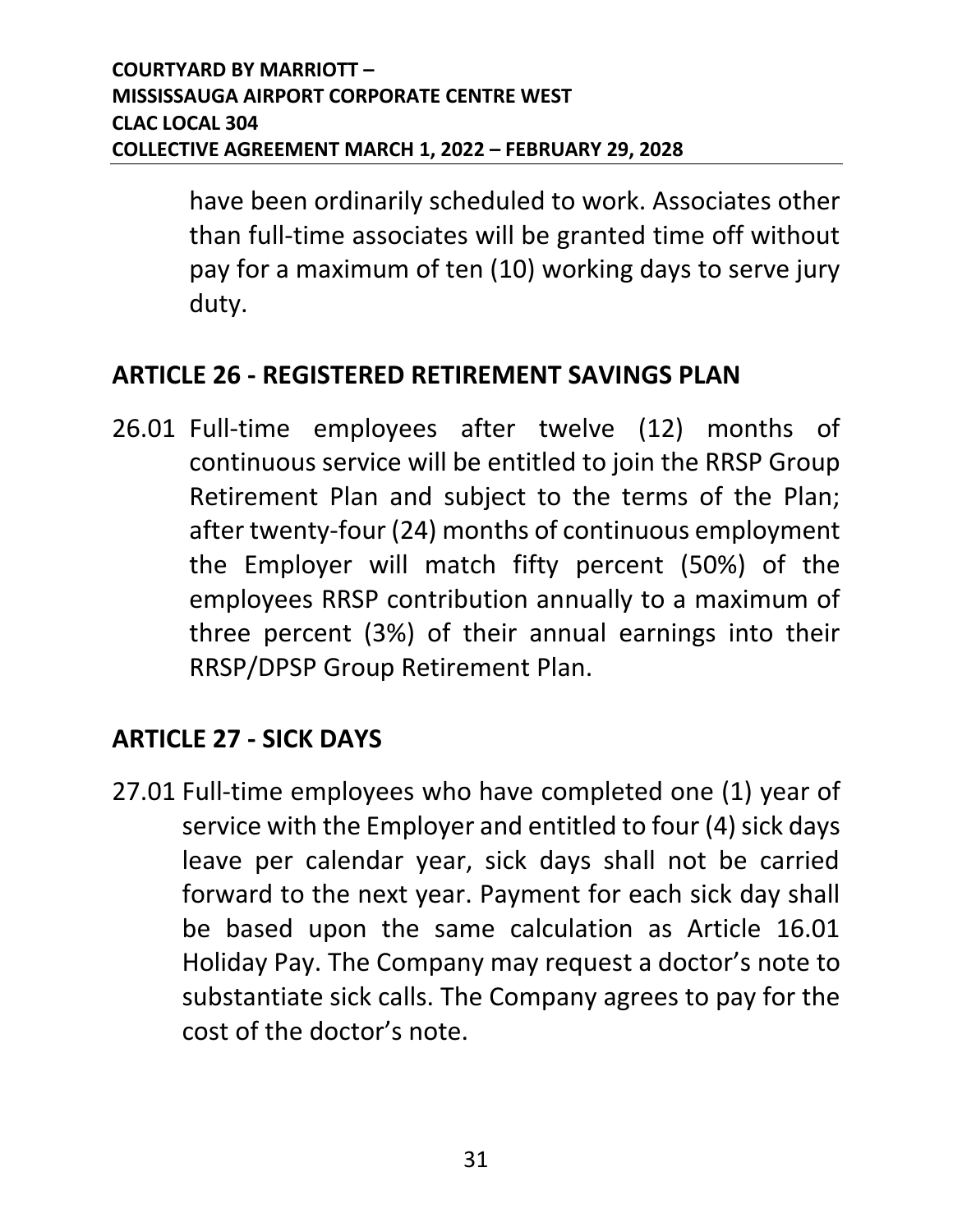#### <span id="page-35-0"></span>**ARTICLE 28 - GENDER**

28.01 It is understood the use of the feminine gender shall include the masculine gender.

#### <span id="page-35-1"></span>**ARTICLE 29 - GENERAL**

29.01 Employees will be granted reasonable access to their personnel file at a mutually agreeable time outside of their shift and must be accompanied by a member of management.

#### <span id="page-35-2"></span>**ARTICLE 30 - DURATION**

- 30.01 In effect from March 1, 2022 and continue in effect until February 29, 2028.
- 30.02 If, pursuant to such negotiations, an agreement is not reached on the renewal or amendment of this Agreement prior to the current expiration date, it shall expire unless it is extended for a specific period by mutual agreement of the parties. All such negotiations shall be subject to the *Ontario Labour Relations Act, 1960*, as amended.

DATED at  $\sqrt{M}$  is  $\frac{1}{2}$   $\frac{1}{2}$   $\frac{1}{2}$  day of  $.2022.$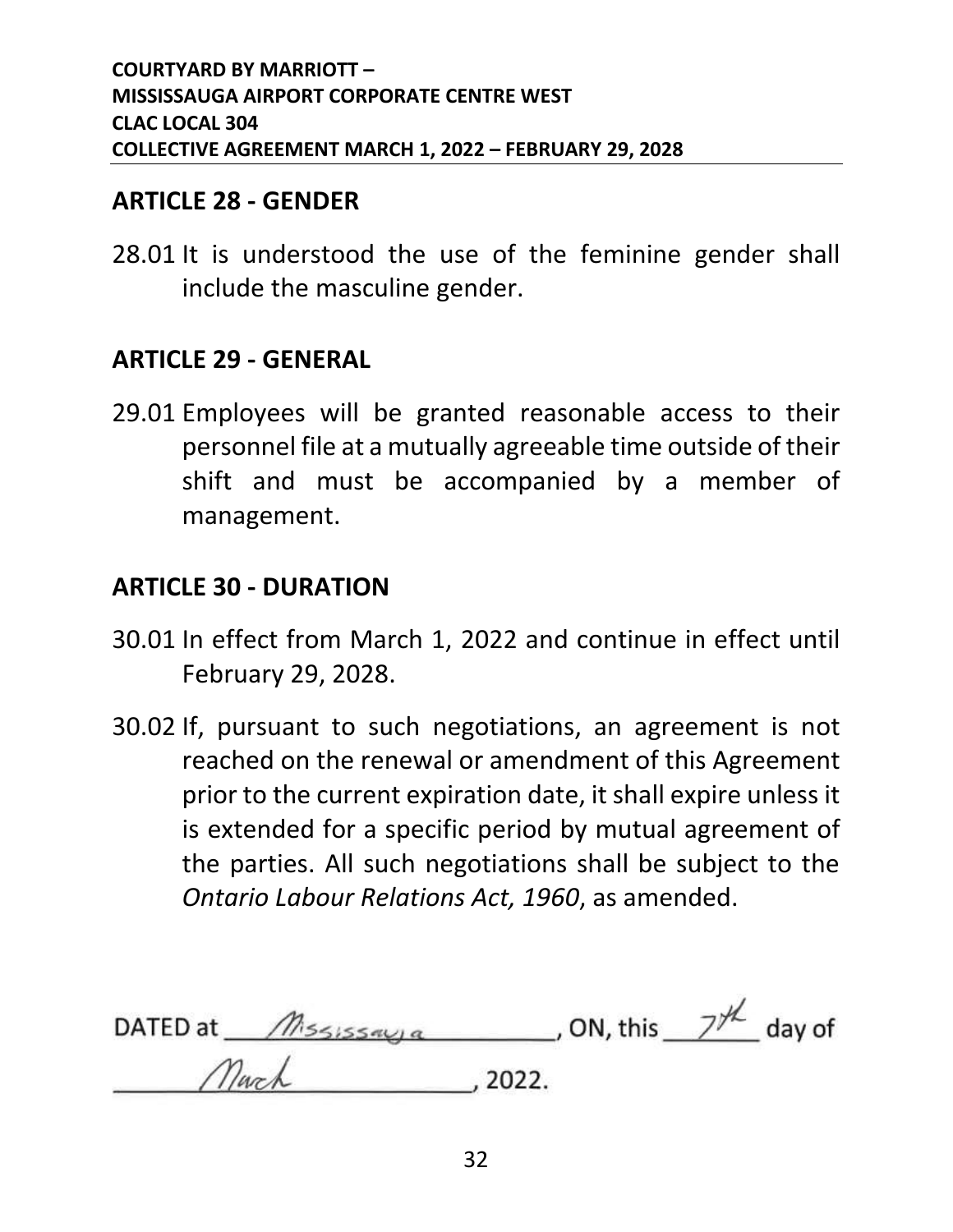Signed on behalf of **COURTYARD BY MARRIOTT- MISSISSAIRPORT CORPORATE CENTRE WEST** 

Person Per

Signed on behalf of

HEALTH CARE AND SERVICE WORKERS UNION, CLAC LOCAL 304

Per

Per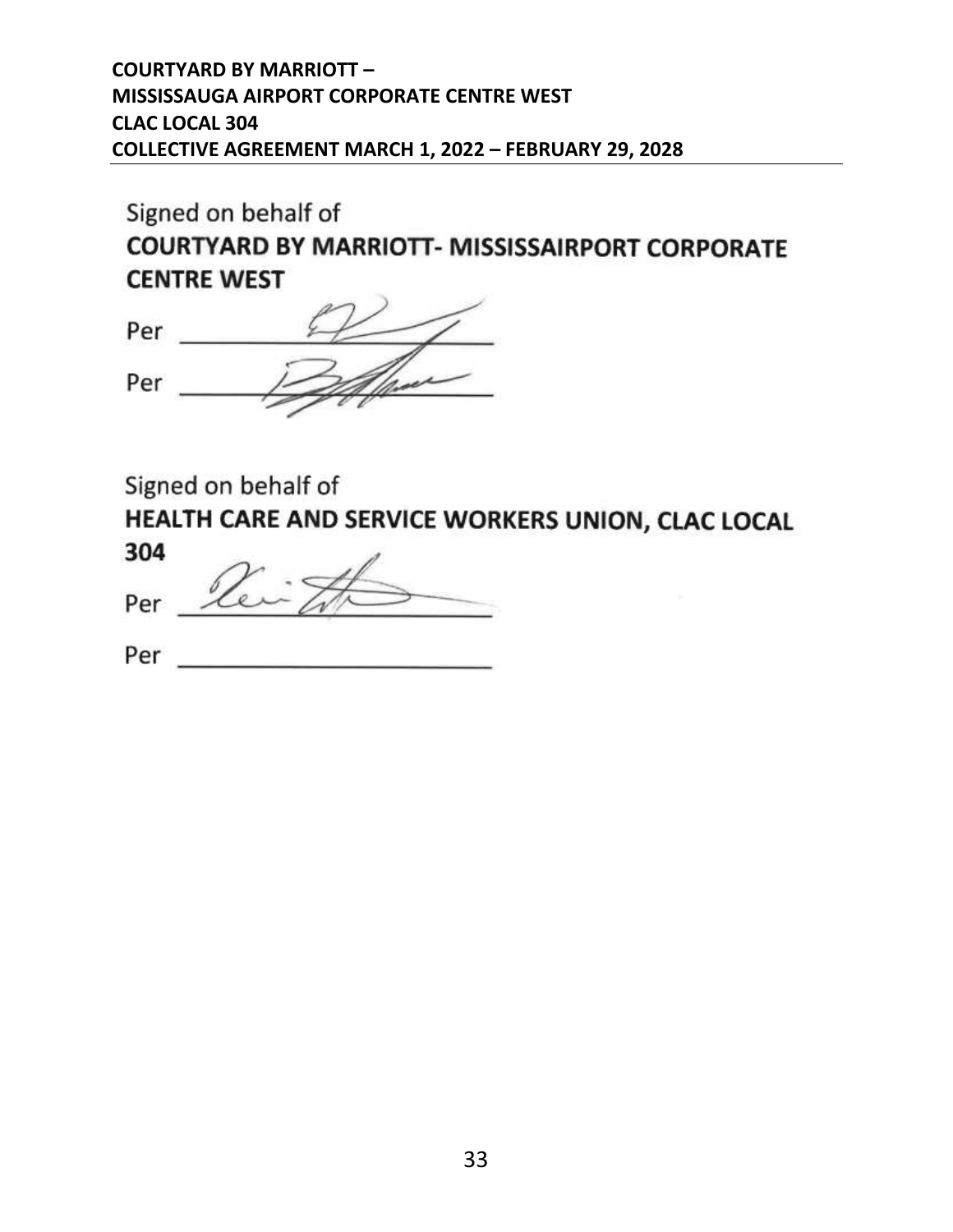#### **Scheduled A**

#### **Housekeeping/Laundry/Houseperson/Van Driver/Bistro**

|              | <b>March</b><br>2022 | <b>March</b><br>2023 | <b>March</b><br>2024 | March<br>2025 | <b>March</b><br>2026 | <b>March</b><br>2027 |
|--------------|----------------------|----------------------|----------------------|---------------|----------------------|----------------------|
| <b>Start</b> | \$17.42              | \$17.77              | \$18.12              | \$18.53       | \$18.95              | \$19.42              |
| Probation    | \$17.67              | \$18.02              | \$18.38              | \$18.80       | \$19.22              | \$19.70              |
| 1 Year       | \$18.17              | \$18.53              | \$18.90              | \$19.33       | \$19.76              | \$20.26              |

#### **Guest Service Agent**

|              | <b>March</b><br>2022 | March<br>2023 | <b>March</b><br>2024 | March<br>2025 | March<br>2026 | <b>March</b><br>2027 |
|--------------|----------------------|---------------|----------------------|---------------|---------------|----------------------|
| <b>Start</b> | \$17.67              | \$18.02       | \$18.38              | \$18.80       | \$19.22       | \$19.70              |
| Probation    | \$18.17              | \$18.53       | \$18.90              | \$19.33       | \$19.76       | \$20.26              |
| 1 Year       | \$18.42              | \$18.79       | \$19.16              | \$19.60       | \$20.04       | \$20.54              |

#### **Night Audit**

|              | <b>March</b><br>2022 | <b>March</b><br>2023 | <b>March</b><br>2024 | <b>March</b><br>2025 | March<br>2026 | <b>March</b><br>2027 |
|--------------|----------------------|----------------------|----------------------|----------------------|---------------|----------------------|
| <b>Start</b> | \$18.67              | \$19.04              | \$19.42              | \$19.86              | \$20.31       | \$20.82              |
| Probation    | \$19.17              | \$19.55              | \$19.94              | \$20.39              | \$20.85       | \$21.37              |
| 1 Year       | \$19.42              | \$19.81              | \$20.20              | \$20.66              | \$21.12       | \$21.65              |

#### **Maintenance Technician**

|              | March   | March   | <b>March</b> | March   | <b>March</b> | <b>March</b> |
|--------------|---------|---------|--------------|---------|--------------|--------------|
|              | 2022    | 2023    | 2024         | 2025    | 2026         | 2027         |
| <b>Start</b> | \$20.67 | \$21.08 | \$21.51      | \$21.99 | \$22.48      | \$23.05      |
| Probation    | \$21.17 | \$21.59 | \$22.03      | \$22.52 | \$23.03      | \$23.60      |
| 1 Year       | \$21.42 | \$21.85 | \$22.29      | \$22.79 | \$23.30      | \$23.88      |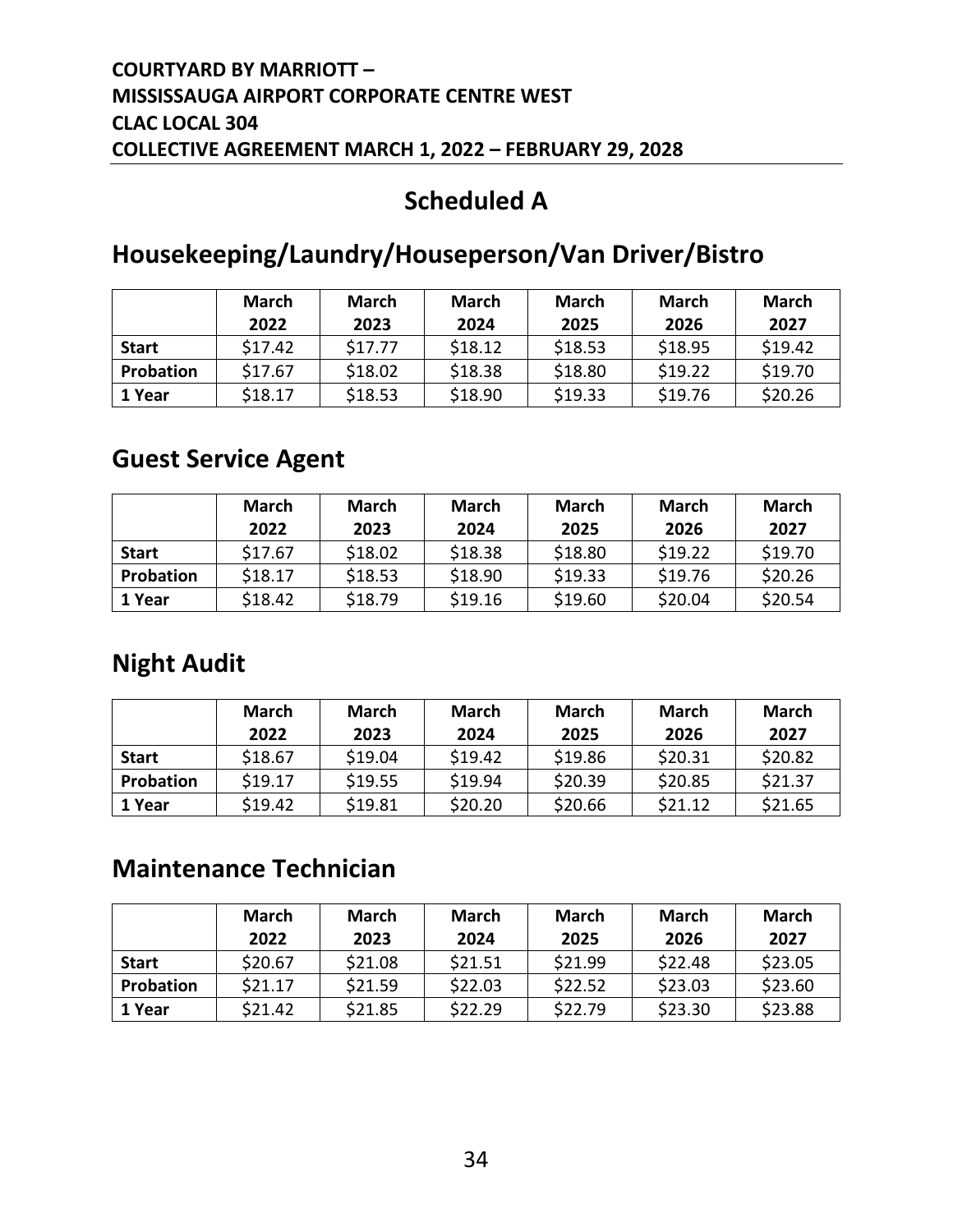Employees will be placed on the grid in accordance with their date of hire.

Any employee who is earning above the established grid shall be red circled and will receive the ATB annual increases.